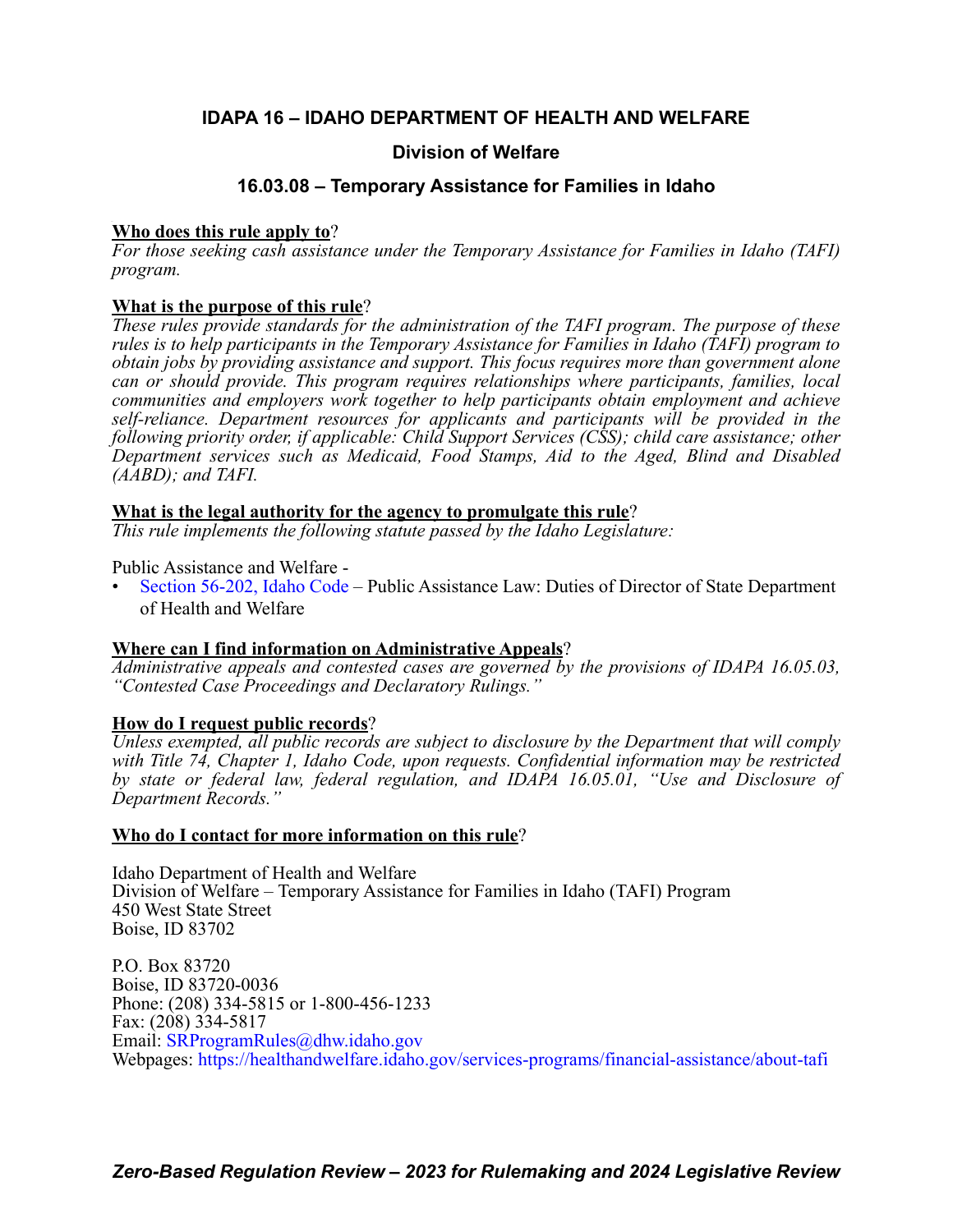# **Table of Contents**

| 16.03.08 - Temporary Assistance for Families in Idaho (TAFI) Program        |  |
|-----------------------------------------------------------------------------|--|
|                                                                             |  |
|                                                                             |  |
|                                                                             |  |
|                                                                             |  |
|                                                                             |  |
|                                                                             |  |
|                                                                             |  |
|                                                                             |  |
|                                                                             |  |
|                                                                             |  |
|                                                                             |  |
|                                                                             |  |
|                                                                             |  |
|                                                                             |  |
|                                                                             |  |
|                                                                             |  |
|                                                                             |  |
| 111. Substance Abuse Screening And Testing Notice At Application.  8        |  |
|                                                                             |  |
|                                                                             |  |
|                                                                             |  |
|                                                                             |  |
|                                                                             |  |
|                                                                             |  |
|                                                                             |  |
|                                                                             |  |
| 121. Consent And Acknowledgment Required Before Substance Abuse Testing.  9 |  |
|                                                                             |  |
| 123. TAFI Approval Before Substance Abuse Screening And Testing Results     |  |
|                                                                             |  |
|                                                                             |  |
|                                                                             |  |
|                                                                             |  |
|                                                                             |  |
|                                                                             |  |
|                                                                             |  |
| 130. (Reserved) ……………………………………………………………………………………… 10                        |  |
|                                                                             |  |
|                                                                             |  |
|                                                                             |  |
|                                                                             |  |
|                                                                             |  |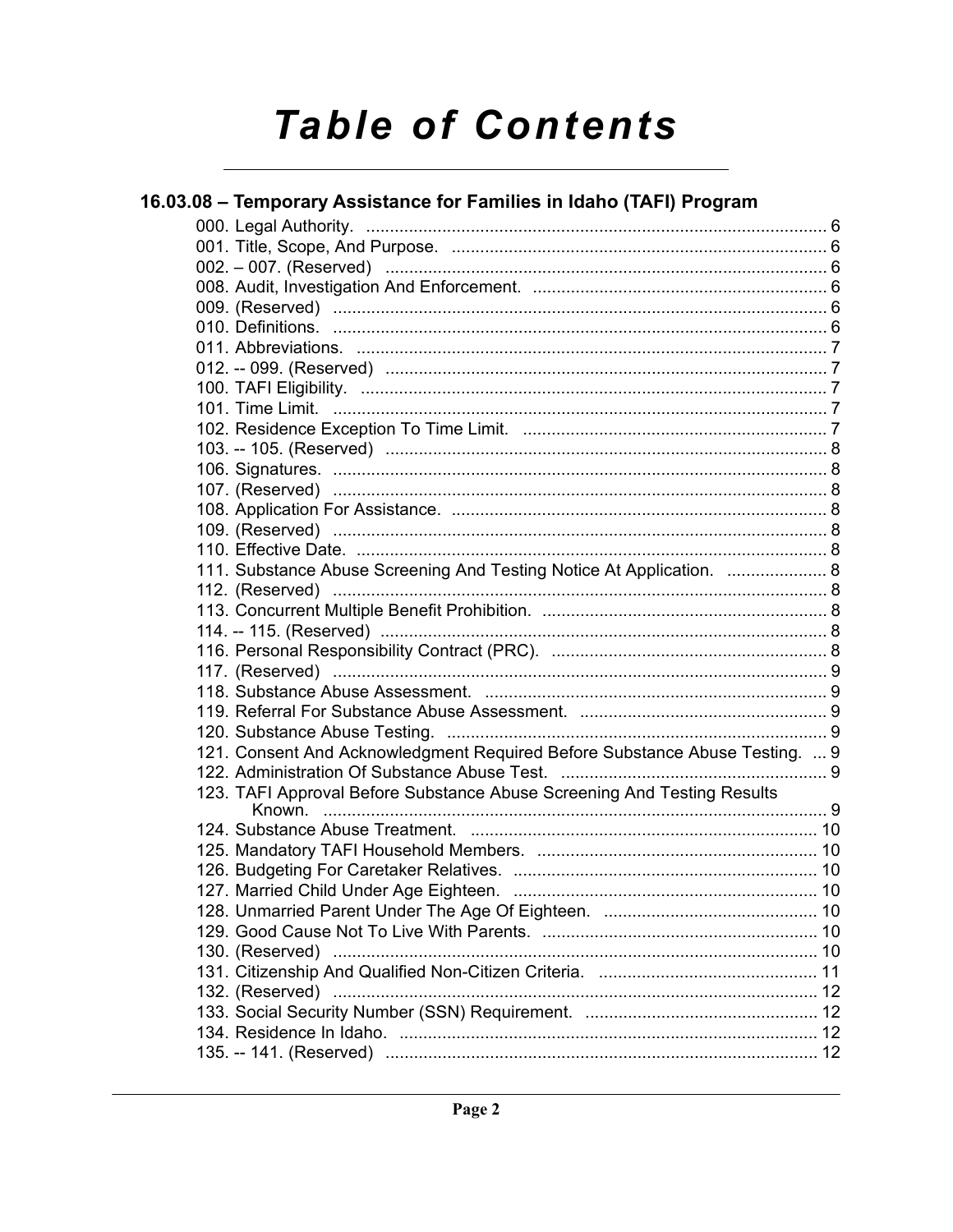### Table of Contents (cont'd)

| 158. (Reserved) …………………………………………………………………………………… 13                 |  |
|---------------------------------------------------------------------|--|
|                                                                     |  |
|                                                                     |  |
|                                                                     |  |
|                                                                     |  |
|                                                                     |  |
|                                                                     |  |
| 165. Work Requirements During Substance Abuse Treatment.  13        |  |
|                                                                     |  |
| 167. Failure To Comply With Substance Abuse Screening And Testing   |  |
|                                                                     |  |
|                                                                     |  |
| 169. Applying Penalties For Not Complying With Work Activities.  14 |  |
|                                                                     |  |
|                                                                     |  |
|                                                                     |  |
|                                                                     |  |
|                                                                     |  |
|                                                                     |  |
|                                                                     |  |
|                                                                     |  |
|                                                                     |  |
|                                                                     |  |
|                                                                     |  |
|                                                                     |  |
|                                                                     |  |
|                                                                     |  |
|                                                                     |  |
|                                                                     |  |
|                                                                     |  |
|                                                                     |  |
|                                                                     |  |
|                                                                     |  |
|                                                                     |  |
|                                                                     |  |
|                                                                     |  |
|                                                                     |  |
|                                                                     |  |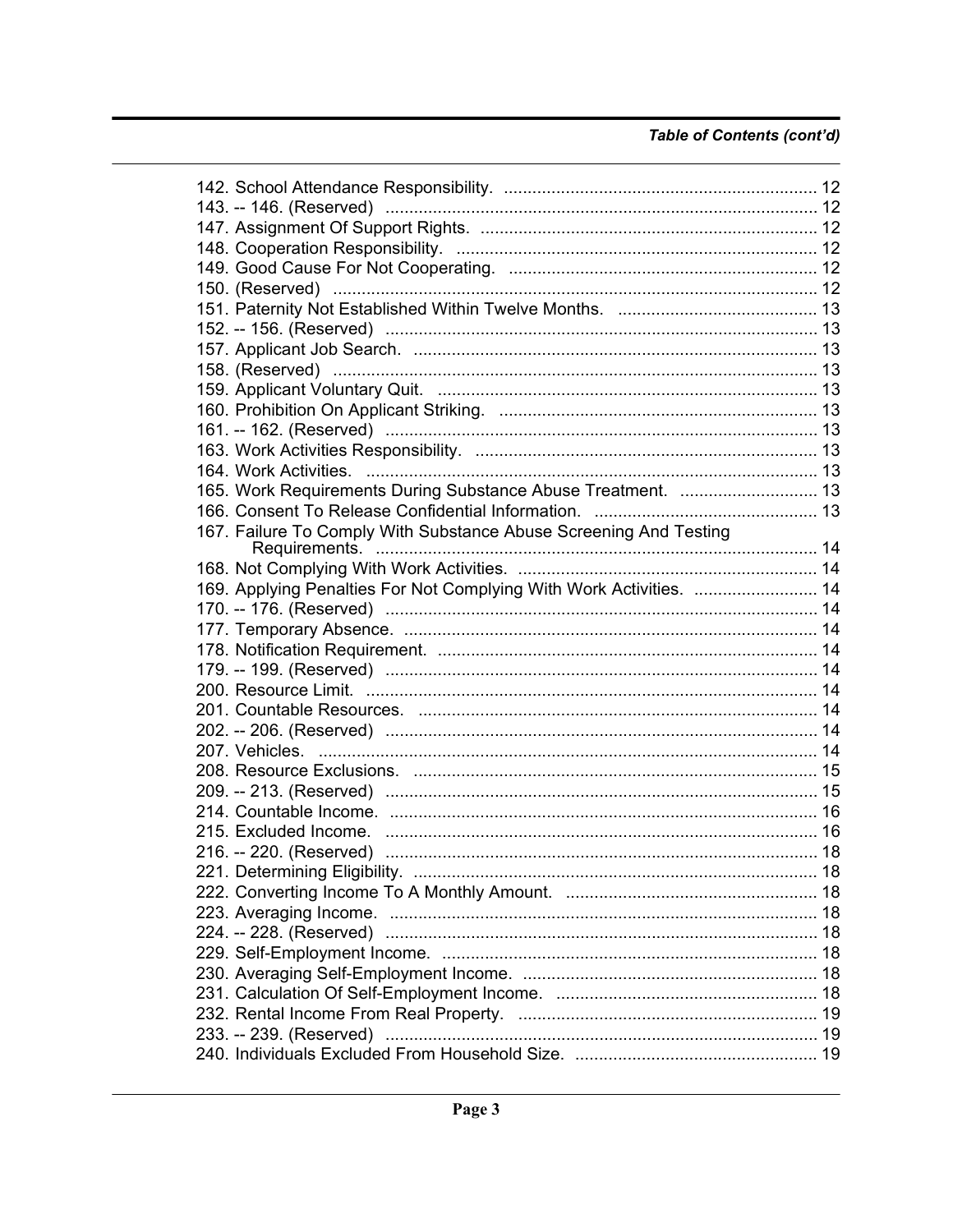### *Table of Contents (cont'd)*

| 242. One-Half Grant Child Support Penalty And School Or Work Penalty.  20 |  |
|---------------------------------------------------------------------------|--|
|                                                                           |  |
|                                                                           |  |
|                                                                           |  |
|                                                                           |  |
|                                                                           |  |
|                                                                           |  |
|                                                                           |  |
|                                                                           |  |
|                                                                           |  |
|                                                                           |  |
|                                                                           |  |
|                                                                           |  |
|                                                                           |  |
|                                                                           |  |
|                                                                           |  |
|                                                                           |  |
|                                                                           |  |
|                                                                           |  |
|                                                                           |  |
|                                                                           |  |
|                                                                           |  |
|                                                                           |  |
|                                                                           |  |
|                                                                           |  |
|                                                                           |  |
|                                                                           |  |
|                                                                           |  |
| 312. Failure To Comply With Treatment Or Engaging In Substance Abuse      |  |
|                                                                           |  |
|                                                                           |  |
|                                                                           |  |
|                                                                           |  |
|                                                                           |  |
|                                                                           |  |
|                                                                           |  |
|                                                                           |  |
|                                                                           |  |
|                                                                           |  |
|                                                                           |  |
|                                                                           |  |
|                                                                           |  |
|                                                                           |  |
|                                                                           |  |
|                                                                           |  |
|                                                                           |  |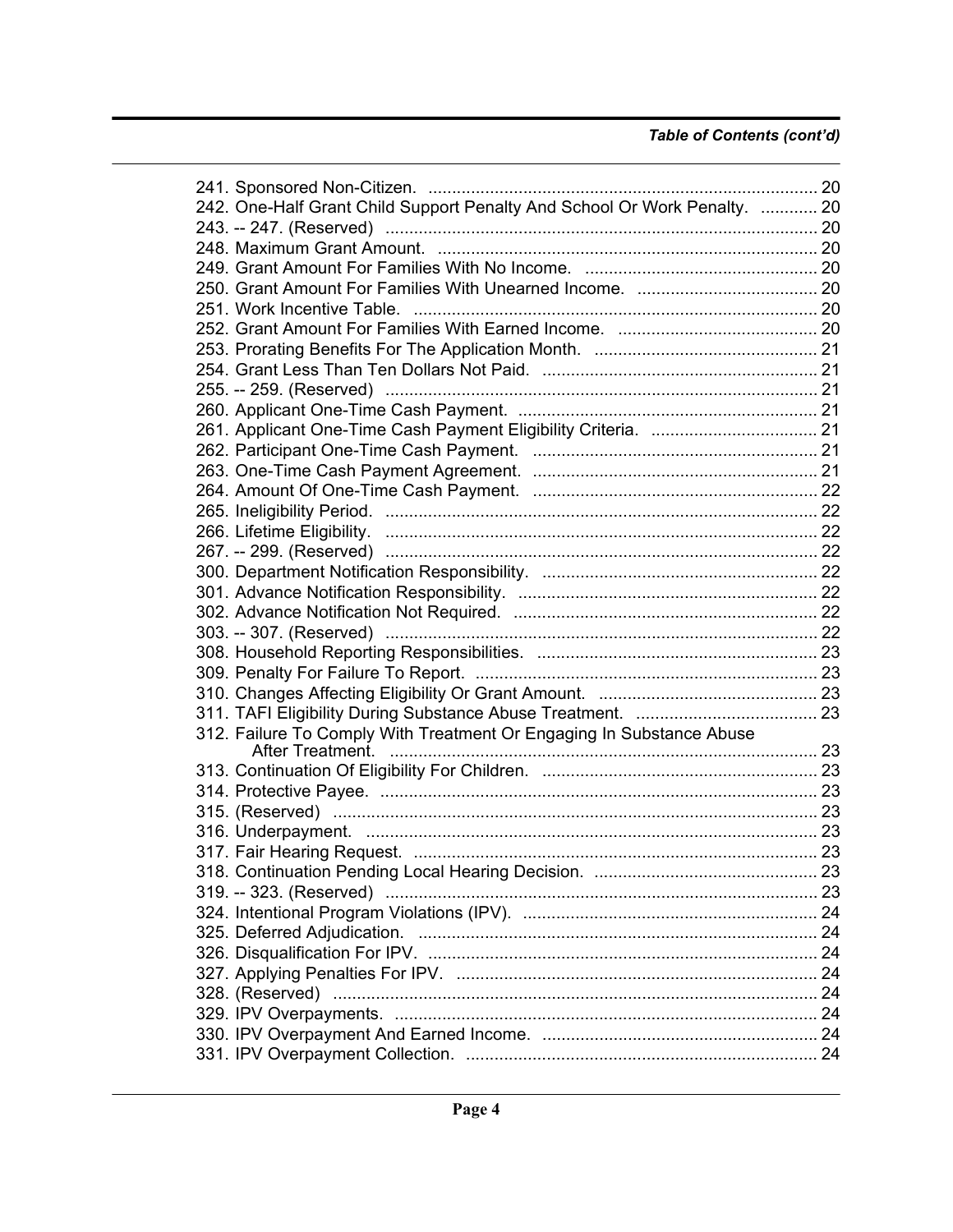### *Table of Contents (cont'd)*

| 333. Inadvertent Household Error And Agency Error TAFI Overpayments.  25 |  |
|--------------------------------------------------------------------------|--|
|                                                                          |  |
| 335. Review Of Personal Responsibility Contract And Eligibility.  25     |  |
|                                                                          |  |
|                                                                          |  |
|                                                                          |  |
|                                                                          |  |
|                                                                          |  |
| 342. Extended Cash Assistance Additional Eligibility Criteria.  25       |  |
|                                                                          |  |
|                                                                          |  |
|                                                                          |  |
|                                                                          |  |
|                                                                          |  |
|                                                                          |  |
|                                                                          |  |
|                                                                          |  |
|                                                                          |  |
|                                                                          |  |
|                                                                          |  |
|                                                                          |  |
|                                                                          |  |
|                                                                          |  |
|                                                                          |  |
|                                                                          |  |
|                                                                          |  |
|                                                                          |  |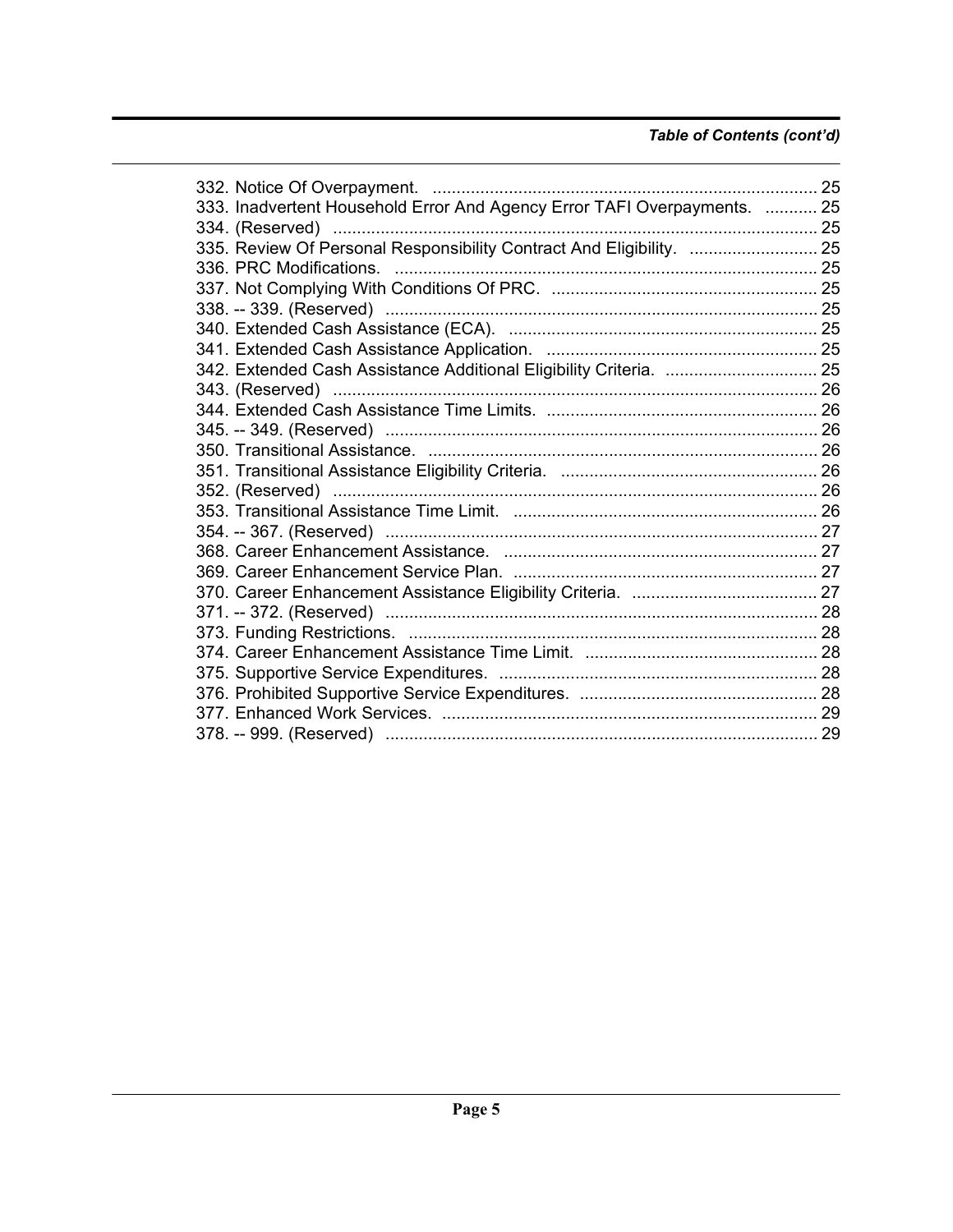### **16.03.08 – TEMPORARY ASSISTANCE FOR FAMILIES IN IDAHO (TAFI) PROGRAM**

### <span id="page-5-1"></span><span id="page-5-0"></span>**000. LEGAL AUTHORITY.**

The Idaho Department of Health and Welfare is authorized to adopt rules for the administration of public assistance programs under Section 56-202, Idaho Code, and 45 CFR Parts 260 - 265. (3-17-22)

### <span id="page-5-2"></span>**001. TITLE, SCOPE, AND PURPOSE.**

**01.** Title. These rules are titled IDAPA 16.03.08, "Temporary Assistance for Families in Idaho (TAFI) Program." (3-17-22) Program." (3-17-22)

**02. Scope**. These rules provide standards for the administration of the TAFI program. (3-17-22)

**03. Purpose**. The purpose of these rules are to help participants in the Temporary Assistance for Families in Idaho (TAFI) program to obtain jobs by providing assistance and support. This focus requires more than government alone can or should provide. This program requires relationships where participants, families, local communities and employers work together to help participants obtain employment and achieve self-reliance. Department resources for applicants and participants will be provided in the following priority order, if applicable: Child Support Services (CSS); child care assistance; other Department services such as Medicaid, Food Stamps, Aid to the Aged, Blind and Disabled (AABD); and TAFI. (3-17-22)

### <span id="page-5-3"></span>**002. – 007. (RESERVED)**

### <span id="page-5-4"></span>**008. AUDIT, INVESTIGATION AND ENFORCEMENT.**

In addition to any actions specified in these rules, the Department may audit, investigate and take enforcement action under the provisions of IDAPA 16.05.07, "Investigation and Enforcement of Fraud, Abuse, or Misconduct."

(3-17-22)

<span id="page-5-5"></span>**009. (RESERVED)**

### <span id="page-5-6"></span>**010. DEFINITIONS.**

**01.** Agency Error. A benefit error caused by the Department's action or failure to act.  $(3-17-22)$ 

**02. Applicant**. An individual who applies for Temporary Assistance for Families in Idaho. (3-17-22)

**03. Assistance**. Cash payments, vouchers, and other benefits designed to meet a household's ongoing basic needs. Assistance includes recurring benefits, such as transportation and child care, conditioned on participation in work activities.

**04. Caretaker Relative**. An adult who is a specified relative, other than parents, who has an eligible related child residing with them and who is responsible for the child's care. Only one (1) child in the household must be related to one (1) of the following specified relatives: brother, sister, aunt/great aunt, uncle/great uncle, grandparent/great grandparent, nephew, niece, cousin, any one (1) of these relationships by half-blood, a step-sibling, or a spouse of a relative by marriage, even if the marriage has ended. (3-17-22) or a spouse of a relative by marriage, even if the marriage has ended.

| 05. | <b>Department.</b> The Idaho Department of Health and Welfare. | $(3-17-22)$ |
|-----|----------------------------------------------------------------|-------------|
|-----|----------------------------------------------------------------|-------------|

**06. Dependent Child**. A child under the age of eighteen (18). (3-17-22)

**07. Good Cause**. The conduct of a reasonably prudent person in the same or similar circumstances, unless otherwise defined in these rules. (3-17-22)

**08. Household**. A unit of eligible individuals that includes parents, or may include caretaker relatives e an eligible child residing with them. who have an eligible child residing with them.

**09. Inadvertent Household Error (IHE)**. A benefit error caused unintentionally by the household. (3-17-22)

**10. Noncustodial Parent**. A parent legally responsible for the support of a dependent minor child, who does not live in the same household as the child. (3-17-22)

**11. Parent**. The mother/step-mother or father/step-father of the dependent child. In Idaho, a man is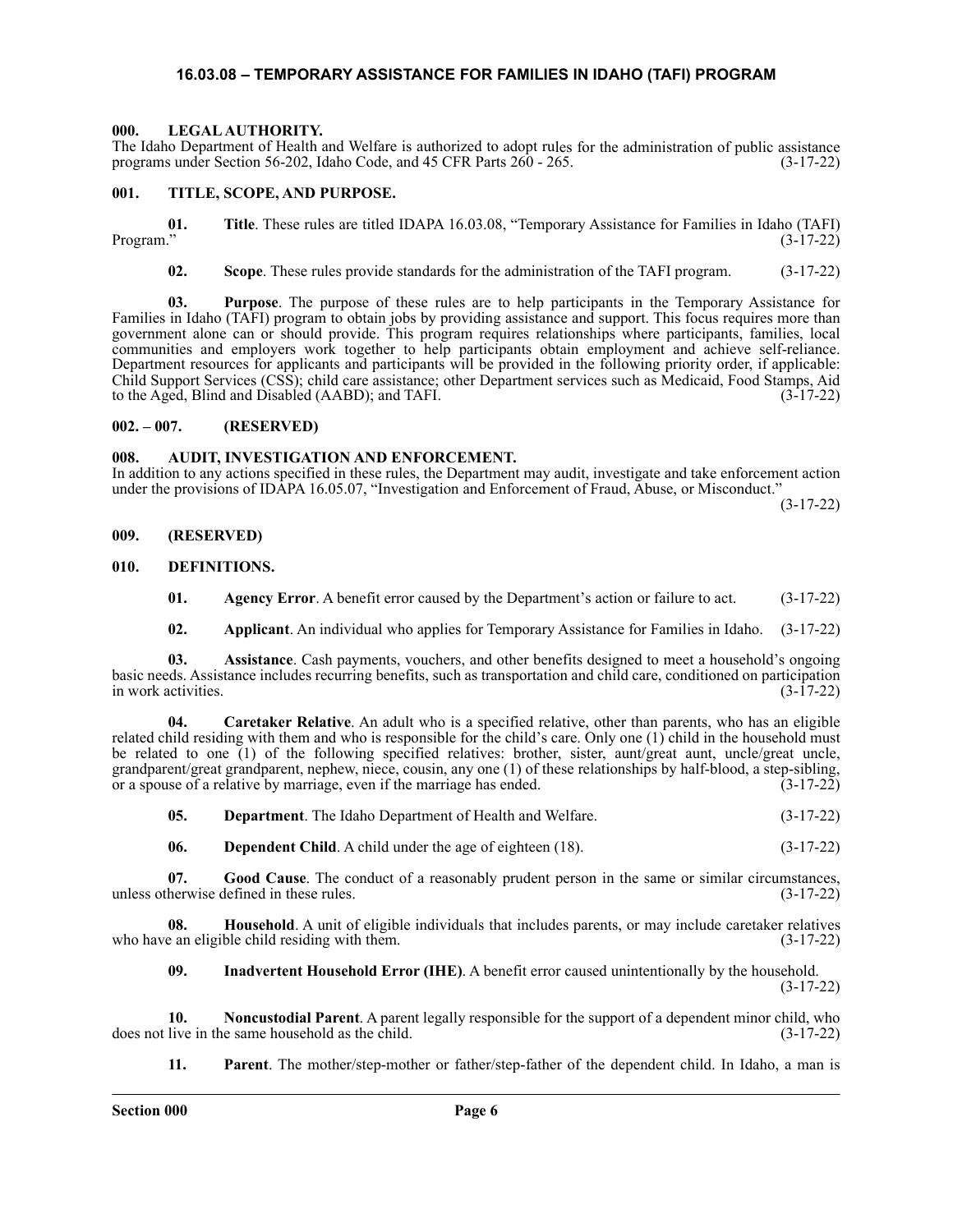<span id="page-6-0"></span>

| child's birth. |                                                                                                     | presumed to be the child's father if he is married to the child's mother at the time of conception or at the time of the                               | $(3-17-22)$ |
|----------------|-----------------------------------------------------------------------------------------------------|--------------------------------------------------------------------------------------------------------------------------------------------------------|-------------|
|                | 12.                                                                                                 | Participant. An individual who has signed a Personal Responsibility Contract.                                                                          | $(3-17-22)$ |
|                | 13.                                                                                                 | Personal Responsibility Contract (PRC). An agreement negotiated between a household and the<br>Department that is intended to result in self-reliance. | $(3-17-22)$ |
| 011.           |                                                                                                     | <b>ABBREVIATIONS.</b>                                                                                                                                  |             |
|                | 01.                                                                                                 | AABD. Aid to the Aged, Blind and Disabled.                                                                                                             | $(3-17-22)$ |
|                | 02.                                                                                                 | <b>CSS.</b> Child Support Services.                                                                                                                    | $(3-17-22)$ |
|                | 03.                                                                                                 | <b>ECA.</b> Extended Cash Assistance.                                                                                                                  | $(3-17-22)$ |
|                | 04.                                                                                                 | <b>EITC.</b> Earned Income Tax Credit.                                                                                                                 | $(3-17-22)$ |
|                | 05.                                                                                                 | HUD. The U.S. Department of Housing and Urban Development.                                                                                             | $(3-17-22)$ |
|                | 06.                                                                                                 | IPV. Intentional Program Violation.                                                                                                                    | $(3-17-22)$ |
|                | 07.                                                                                                 | PRC. Personal Responsibility Contract.                                                                                                                 | $(3-17-22)$ |
|                | 08.                                                                                                 | SSN. Social Security Number.                                                                                                                           | $(3-17-22)$ |
|                | 09.<br><b>TAFI.</b> Temporary Assistance for Families in Idaho, which is the TANF program in Idaho. |                                                                                                                                                        | $(3-17-22)$ |
|                | 10.                                                                                                 | <b>TANF.</b> Temporary Assistance to Needy Families (Federal Program).                                                                                 | $(3-17-22)$ |
|                | 11.                                                                                                 | VA. Veterans Administration.                                                                                                                           | $(3-17-22)$ |

### <span id="page-6-1"></span>**012. -- 099. (RESERVED)**

### <span id="page-6-2"></span>**100. TAFI ELIGIBILITY.**

To be eligible for TAFI, an individual must sign an application; provide verification requested by the Department; negotiate and sign a PRC; cooperate in establishing and obtaining support; complete work activities including job search; and meet all other personal responsibility and financial criteria. (3-17-22)

### <span id="page-6-3"></span>**101. TIME LIMIT.**

Lifetime eligibility for adults is limited to twenty-four (24) months unless otherwise provided by these rules. When there is more than one (1) adult in the household, the number of months of the adult with the most months of TANF participation will be counted towards the time limit. Any month that a TANF benefit was received in another state after June 30, 1997, counts toward the twenty-four (24) month Idaho time limit, unless the other state reports it did not count the months toward the federal time limit. If during the twenty-four (24) month time limit the Department does not end benefits at the appropriate time and a payment is made in error, the month is not counted towards the twenty-four (24) month time limit. It is counted toward the federal sixty (60) month time limit. (3-17-22)

### <span id="page-6-4"></span>**102. RESIDENCE EXCEPTION TO TIME LIMIT.**

In determining the number of months of federal TANF or state TAFI participation, the Department will not count any month the adult meets the conditions in Subsections 102.01 and 102.02. (3-17-22)

**01. Lived in Indian Country or Alaskan Native Village**. The adult lived in Indian country or an Alaskan Native village during the month.

**02. Fifty Percent Not Employed**. The most reliable data about the month shows at least one thousand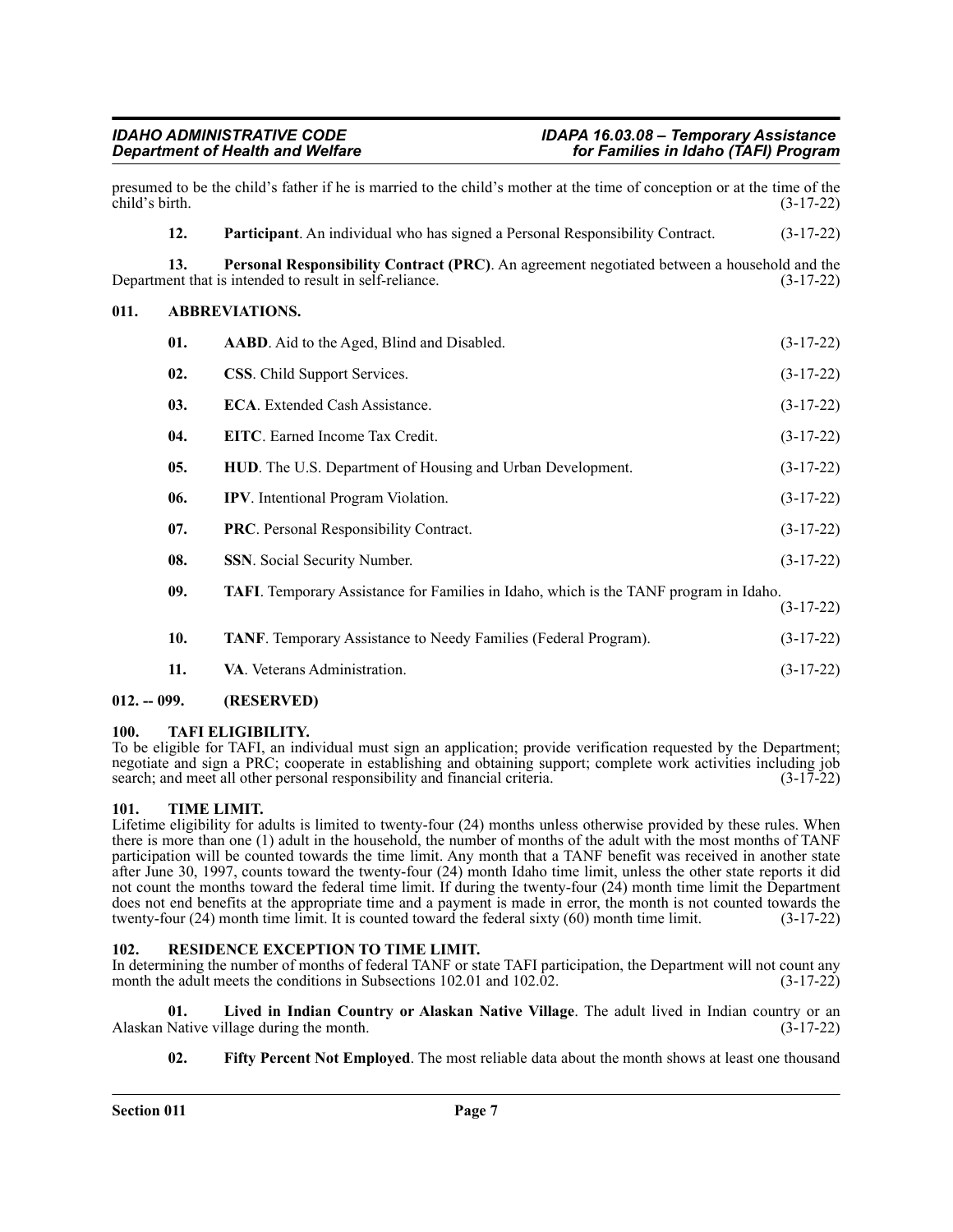$(1,000)$  individuals lived in the Indian country unit or Alaskan Native Village and fifty percent (50%) or more of the adults were not employed.  $(3-17-22)$ adults were not employed.

### <span id="page-7-0"></span>**103. -- 105. (RESERVED)**

### <span id="page-7-1"></span>**106. SIGNATURES.**

An individual who is applying for benefits, receiving benefits, or providing additional information as required by this chapter, may do so with the depiction of the individual's name either handwritten, electronic, or recorded telephonically. Such signature serves as intention to execute or adopt the sound, symbol, or process for the purpose of signing the related record.  $(3-17-22)$ 

### <span id="page-7-2"></span>**107. (RESERVED)**

### <span id="page-7-3"></span>**108. APPLICATION FOR ASSISTANCE.**

The application form must be signed by an adult participant, a legal guardian, or a representative, and received by the Department. A new TAFI application is required if the application was denied for failure to provide verification and more than thirty (30) days have elapsed since the household applied. (3-17-22) more than thirty  $(30)$  days have elapsed since the household applied.

### <span id="page-7-4"></span>**109. (RESERVED)**

### <span id="page-7-5"></span>**110. EFFECTIVE DATE.**

The effective date of the TAFI grant is the date income and resource criteria are met, and a PRC is signed, unless the Department causes a delay, or a later date that is negotiated with the Department. (3-17-22) Department causes a delay, or a later date that is negotiated with the Department.

### <span id="page-7-6"></span>**111. SUBSTANCE ABUSE SCREENING AND TESTING NOTICE AT APPLICATION.**

The Department will provide notice of substance abuse screening and possible testing to each TAFI applicant. The notice will advise the applicant of the factors listed in Subsections 111.01 through 111.08. (3-17-22)

**01. Screening Requirement**. The Department conducts substance abuse screening as a condition of receiving TAFI cash assistance. (3-17-22)

**02. Testing Requirement**. The Department conducts substance abuse testing as a condition for receiving TAFI cash assistance, if screening indicates the applicant is engaged in, or at high risk of, substance abuse. (3-17-22)

**03. Treatment Requirement**. Participants must enter a substance abuse treatment program and cooperate with treatment, if screening, assessment or testing shows them in need of substance abuse treatment.

(3-17-22)

### <span id="page-7-7"></span>**112. (RESERVED)**

### <span id="page-7-8"></span>**113. CONCURRENT MULTIPLE BENEFIT PROHIBITION.**

**01. Multiple TAFI Benefits**. If individuals in a household unit are potentially eligible for TAFI benefits, only one (1) TAFI cash benefit is allowed in the same month for the household unit. (3-17-22)

**02. Multiple Program Benefits**. If an individual is potentially eligible for either TAFI or AABD, only one (1) program may be chosen. If a child is potentially eligible for either TAFI or foster care, only one (1) program may be chosen. No individual may be eligible for benefits as a member of more than one (1) household in the same<br>(3-17-22) month. (3-17-22)

**03. Program Benefits from Another State**. Individuals cannot receive TAFI benefits from Idaho and TANF benefits from another state in the same month. (3-17-22)

### <span id="page-7-9"></span>**114. -- 115. (RESERVED)**

### <span id="page-7-10"></span>**116. PERSONAL RESPONSIBILITY CONTRACT (PRC).**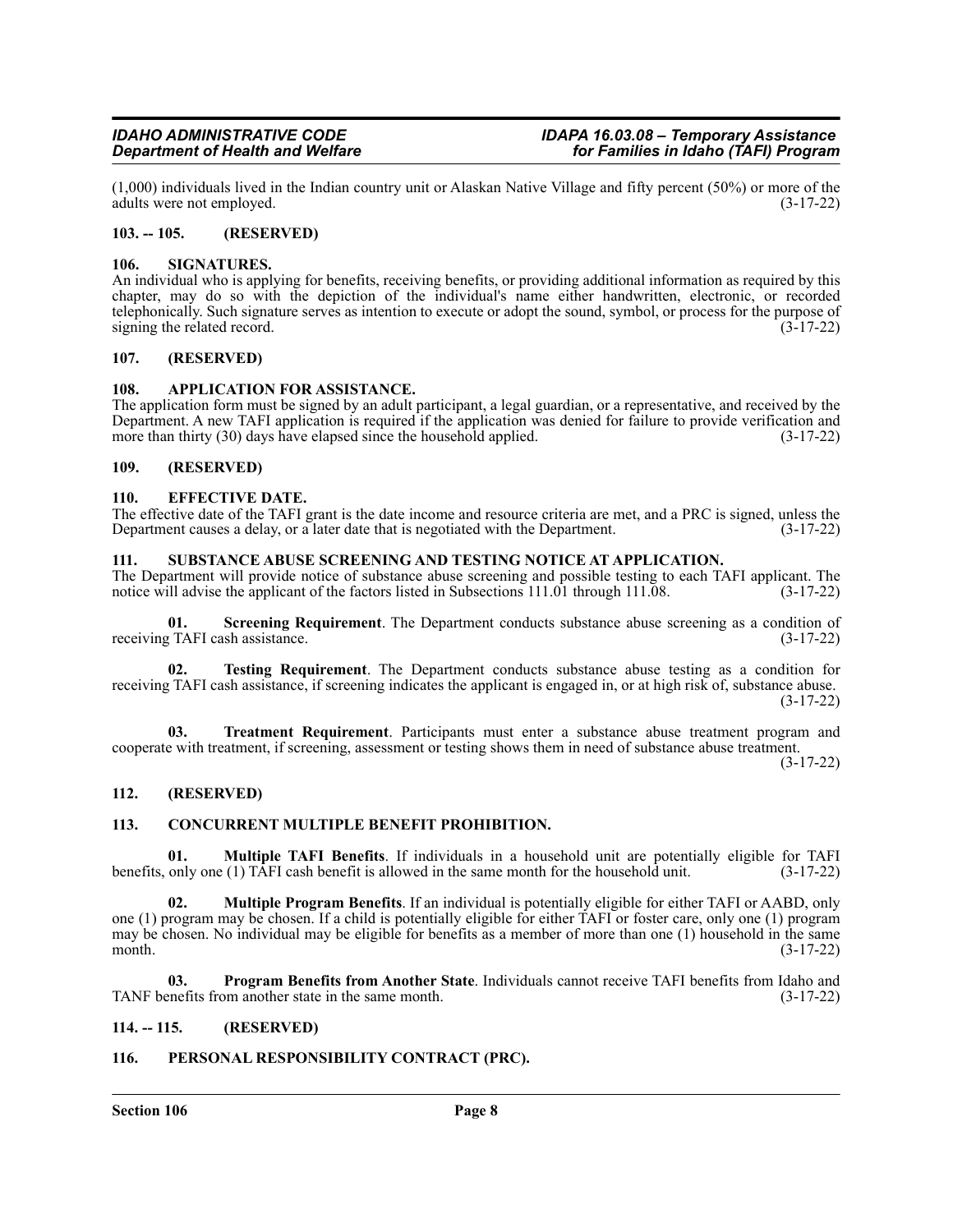A personal responsibility contract must be negotiated and signed by the mandatory adult household members defined under Section 125 of these rules, with all application activities completed before eligibility can be approved. The household must continue to comply with ongoing personal responsibility contract requirements to remain eligible. (3-17-22)

### <span id="page-8-0"></span>**117. (RESERVED)**

### <span id="page-8-1"></span>**118. SUBSTANCE ABUSE ASSESSMENT.**

A Department approved substance abuse contractor will conduct screening to evaluate a participant's need for testing. The contractor will use a screening instrument approved by the Department as a valid and reliable indicator of possible substance abuse. The contractor must have adequate training in the recognition of substance abuse, use of the screening instrument, and interpretation of results. When found necessary by the contractor, the assessment process will include substance abuse testing. The contractor will interpret the results. (3-17-22) will include substance abuse testing. The contractor will interpret the results.

### <span id="page-8-2"></span>**119. REFERRAL FOR SUBSTANCE ABUSE ASSESSMENT.**

The Department will refer the participant for assessment when screening results indicate a reasonable suspicion the participant is engaged in, or at high risk of, substance abuse. A Department approved substance abuse contractor will conduct the assessment. (3-17-22)

### <span id="page-8-3"></span>**120. SUBSTANCE ABUSE TESTING.**

Idaho law requires substance abuse testing of any TAFI applicant or recipient, if the Department has a reasonable suspicion they are engaged in, or at high risk of, substance abuse. Testing will be conducted if screening and assessment give a reasonable suspicion the participant is engaged in substance abuse. TAFI participants must comply with substance abuse testing as a condition of eligibility. (3-17-22)

### <span id="page-8-4"></span>**121. CONSENT AND ACKNOWLEDGMENT REQUIRED BEFORE SUBSTANCE ABUSE TESTING.**

Before taking a substance abuse test, the participant must sign a consent for testing. The participant will be asked, but not required, to advise the person administering the test of the use of any over-the-counter or prescription drugs. This information will be considered in the results of the drug test. The participant must acknowledge, in writing, they received and understands the notice elements listed this Section and Section 111 of these rules. (3-17-22)

### <span id="page-8-5"></span>**122. ADMINISTRATION OF SUBSTANCE ABUSE TEST.**

A Department approved contractor will administer the substance abuse test. The contractor must have training, through a licensed laboratory, in correct procedures for specimen collection and chain of custody. Specimen collection will be documented including labeling containers to prevent erroneous drug test results. The contractor must perform specimen collection, storage, and transportation to the laboratory site in a manner preventing specimen contamination or adulteration. A licensed laboratory will evaluate specimens. The laboratory will analyze specimens for controlled substances and alcohol. (3-17-22)

**01. Specimen Collection Procedures**. The contractor must collect the specimen for substance abuse testing with due regard for the privacy of the participant providing the specimen and in a manner preventing substitution or contamination of the specimen. (3-17-22)

**02. Test Results**. The Department will evaluate the results of the substance abuse test, before notifying the participant of them. The Department will evaluate all positive test results to verify the specimen was collected, transported, and analyzed under proper procedures. The Department will determine if other circumstances caused the positive test result. The Department will review and confirm medical information provided by the applicant. After this evaluation is complete, the Department will notify the participant of the test results. If the test result is positive, the Department will inform the participant of available substance abuse treatment programs, and of the requirement for treatment to be TAFI eligible. (3-17-22) for treatment to be TAFI eligible.

**03. Request for New Test**. Within ten (10) calendar days of notice of a positive test result, the participant can request a new test. The participant must notify the Department in writing of the intent to challenge the test results. For those participants approved for TAFI, benefits will continue during the re-test process. (3-17-22)

### <span id="page-8-6"></span>**123. TAFI APPROVAL BEFORE SUBSTANCE ABUSE SCREENING AND TESTING RESULTS KNOWN.**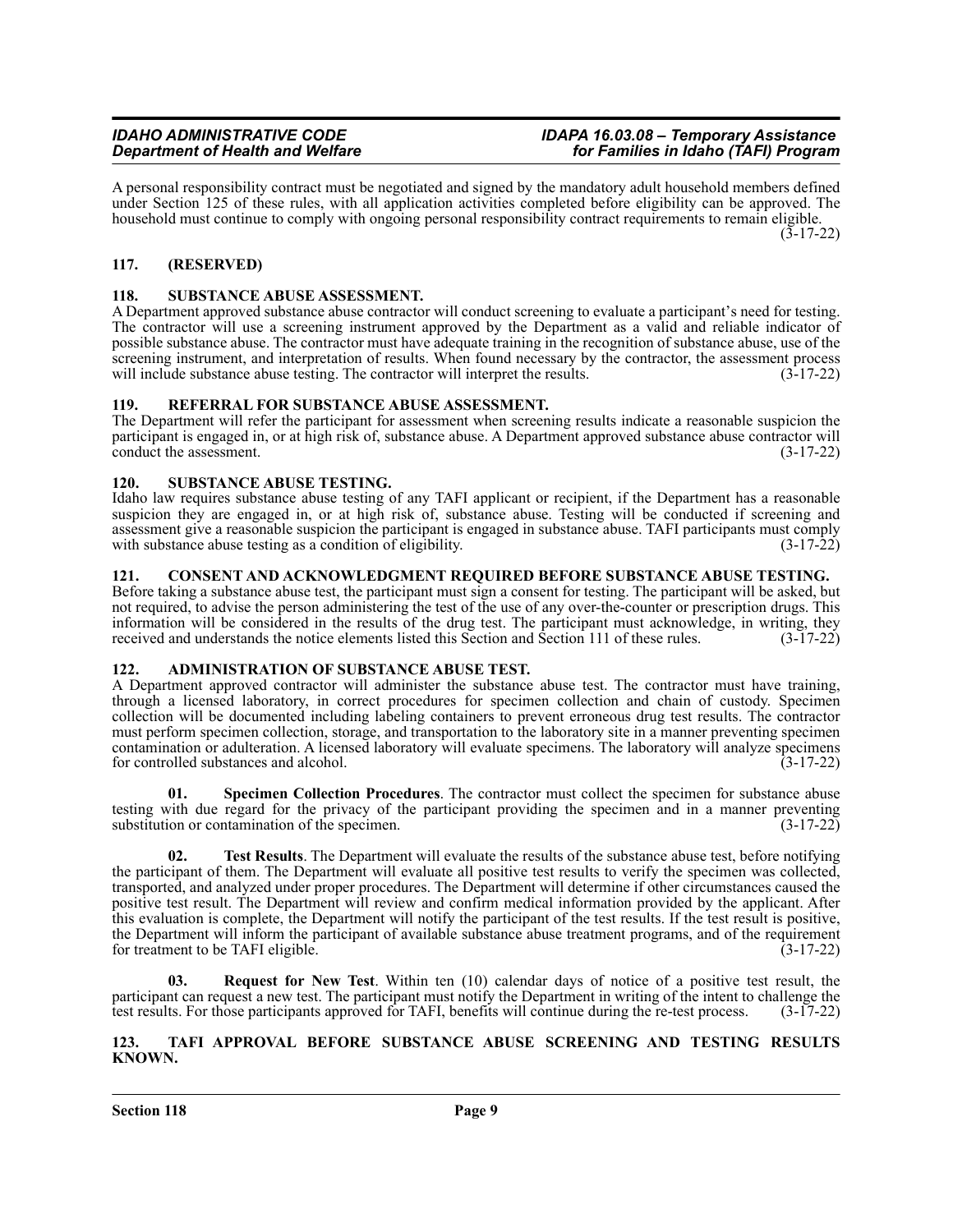### *IDAHO ADMINISTRATIVE CODE IDAPA 16.03.08 – Temporary Assistance Department of Health and Welfare for Families in Idaho (TAFI) Program*

Applicants may be approved for TAFI, if otherwise eligible, when they agree to substance abuse screening. They must complete the screening instrument and if required, participate in a substance abuse assessment. This includes providing a specimen for testing, if needed as part of the assessment process. The applicant should complete these steps within fifteen (15) calendar days of approval. If the process takes longer than fifteen (15) calendar days, through no fault of the applicant, TAFI may be approved if the participant is cooperative in satisfying their substance abuse screening requirements. (3-17-22)

### <span id="page-9-0"></span>**124. SUBSTANCE ABUSE TREATMENT.**

If substance abuse screening, assessment or testing shows the participant needs substance abuse treatment, the Department will require the participant to enter a substance abuse treatment program and cooperate with treatment. Treatment will be provided at no cost to TAFI participants. Treatment will be community based and gender specific. The Department will provide for the participant's transportation and child care needs if necessary. (3-17-22)

### <span id="page-9-1"></span>**125. MANDATORY TAFI HOUSEHOLD MEMBERS.**

Individuals who must be included in the household are listed in the following: (3-17-22)

**01. Children**. Children under the age of eighteen (18) must reside with a parent or caretaker relative who exercises care and control of them. A dependent child's brother or sister, including half (1/2) siblings, living in the same home as the dependent child will be included in the household. Children receiving Supplemental Security Income (SSI) are excluded from the household. (3-17-22)

**02.** Parents. Parents, as defined in Section 010 of these rules, who have an eligible child residing with  $(3-17-22)$ them.  $(3-17-22)$ 

**03. Pregnant Woman**. A pregnant woman with no other children who is in at least the third calendar efore the baby is due and is unable to work due to medical reasons. (3-17-22) month before the baby is due and is unable to work due to medical reasons.

**04. Spouses**. Anyone related by marriage to another mandatory household member. (3-17-22)

### <span id="page-9-2"></span>**126. BUDGETING FOR CARETAKER RELATIVES.**

Individuals who may be eligible are listed in Subsections 126.01 and 126.03 of this rule. (3-17-22)

**01. Relatives**. Adult specified relatives other than parents who have an eligible related child residing with them and who are responsible for the child's care. Only one (1) child in the household must be related to one (1) of the specified caretaker relatives defined in Section 010 of these rules. (3-17-22) of the specified caretaker relatives defined in Section 010 of these rules.

**02. Caretaker Relative Applying Only for Relative Child**. When a caretaker relative applies only for a relative child, only the child's income is counted. (3-17-22)

**03. Multiple Children**. When multiple children are included in the household unit and any child receives Supplemental Security Income, that income is not counted in the determination of the grant amount.

(3-17-22)

### <span id="page-9-3"></span>**127. MARRIED CHILD UNDER AGE EIGHTEEN.**

A married child under age eighteen (18) is no longer considered a dependent child. The child's subsequent separation, divorce or annulment does not change that status. (3-17-22) divorce or annulment does not change that status.

### <span id="page-9-4"></span>**128. UNMARRIED PARENT UNDER THE AGE OF EIGHTEEN.**

An unmarried parent under age eighteen (18) must live with their parents, unless good cause is established. Two (2) unmarried parents under the age of eighteen (18), with a child in common, can choose to live with the parents of the unmarried father or the unmarried mother. (3-17-22)

### <span id="page-9-5"></span>**129. GOOD CAUSE NOT TO LIVE WITH PARENTS.**

Good cause reasons are required for unmarried parents under age eighteen (18) to not live with their parents.

(3-17-22)

### <span id="page-9-6"></span>**130. (RESERVED)**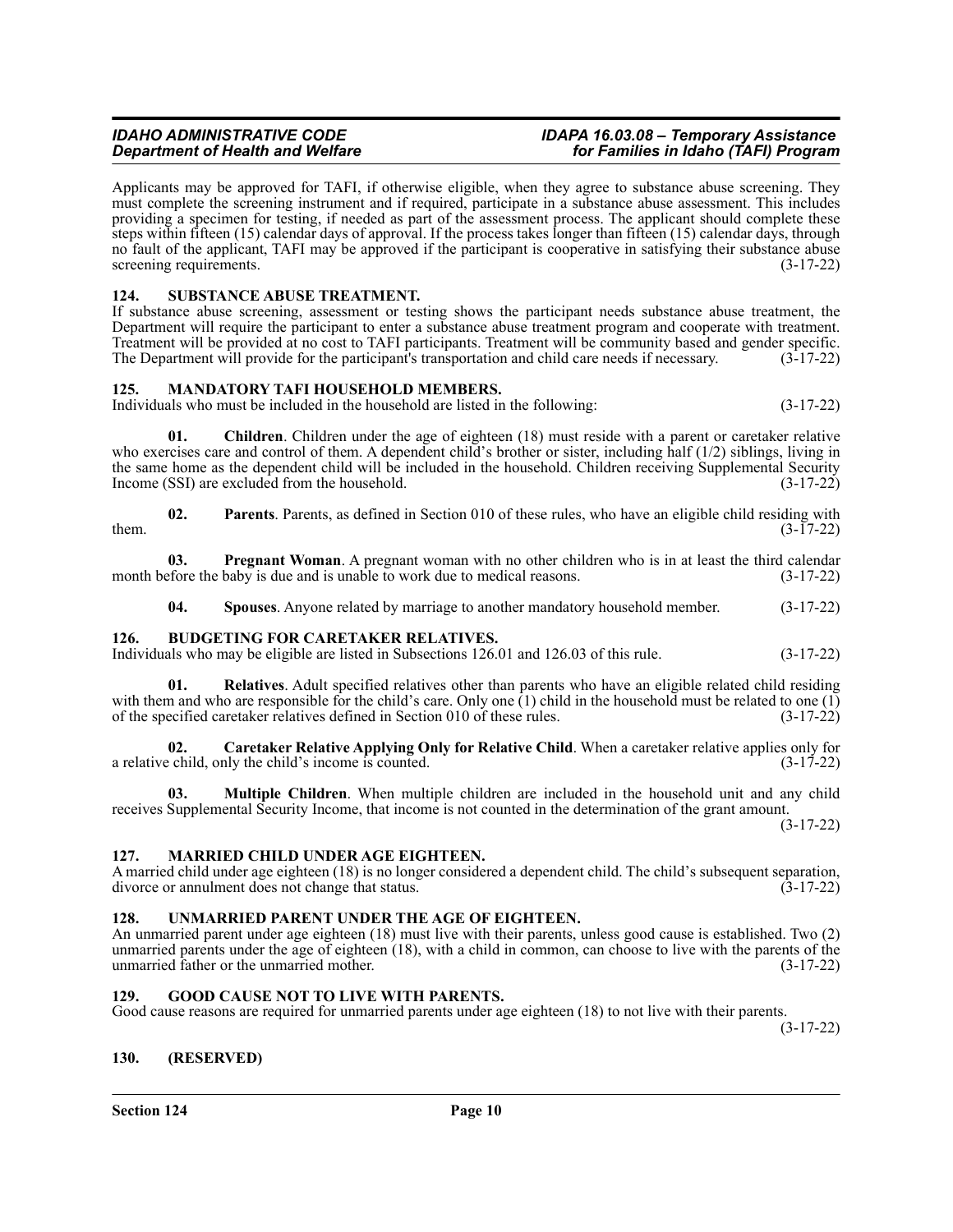### <span id="page-10-0"></span>**131. CITIZENSHIP AND QUALIFIED NON-CITIZEN CRITERIA.**

To be eligible, an individual must be a member of one (1) of the groups listed in Subsections 131.01 through 131.10<br>
(3-17-22) of this rule.  $(3-17-22)$ 

**01. U.S. Citizen**. A U.S. Citizen; or (3-17-22)

**02. U.S. National, National of American Samoa or Swains Island**. A U. S. National, National of American Samoa or Swains Island; or (3-17-22)

**03. Full-Time Active Duty U.S. Armed Forces Member**. A qualified non-citizen as defined in 8 U.S.C. 1641(b) or (c) currently on full-time active duty with the U.S. Army, U.S. Air Force, U.S. Marine Corps, U.S. Navy or U.S. Coast Guard, or a spouse or unmarried dependent child of the U.S. Armed Forces member; or

(3-17-22)

**04. Veteran of the U.S. Armed Forces**. A qualified non-citizen as defined in 8 U.S.C. 1641(b) or (c) honorably discharged from the U.S. Army, U.S. Air Force, U.S. Marine Corps, U.S. Navy or U.S. Coast Guard for a reason other than their citizenship status or a spouse, including a surviving spouse who has not remarried, or an unmarried dependent child of the veteran; or (3-17-22)

**05.** Non-Citizen Entering the U.S. Before August 22, 1996. A non-citizen who entered the U.S. ugust 22, 1996, and is currently a qualified non-citizen as defined in 8 U.S.C. 1641(b) or (c); or (3-17-22) before August 22, 1996, and is currently a qualified non-citizen as defined in 8 U.S.C. 1641(b) or (c); or

**06. Non-Citizen Entering on or After August 22, 1996**. A non-citizen who entered on or after August 22, 1996, and (3-17-22)

**a.** Is a refugee admitted into the U.S. under 8 U.S.C. 1157, and can be eligible for seven (7) years from e of entry; or  $(3-17-22)$ their date of entry; or

**b**. Is an asylee granted asylum into the U.S. under 8 U.S.C. 1158, and can be eligible for seven (7) m the date their asylee status is assigned; or (3-17-22) years from the date their asylee status is assigned; or

**c.** Is an individual whose deportation or removal from the U.S. has been withheld under 8 U.S.C. 1253 or 1231(b)(3) as amended by Section  $305(a)$  of Division C of Public Law 104-208, and can be eligible for seven (7) years from the date their deportation or removal was withheld; or  $(7)$  years from the date their deportation or removal was withheld; or

**d.** Is an Amerasian immigrant admitted into the U.S. under  $8 \text{ U.S. C. } 1612(b)(2)(A)(i)(V)$ , and can be eligible for seven (7) years from the date of entry; or (3-17-22)

**e.** Is a Cuban or Haitian entrant to the U.S. under Section 501(e) of the Refugee Assistance Act, and can be eligible for seven (7) years from their date of entry; or  $(3-17-22)$ 

**07. Qualified Non-Citizen Entering on or After August 22, 1996**. A qualified non-citizen under 8 U.S.C. 1641(b) or (c), entering the U.S. on or after August 22, 1996, and who has had a qualified non-citizen status for at least five (5) years; or  $(3-17-22)$ 

**08. Victim of Severe Form of Trafficking**. A victim of a severe form of trafficking in persons, as defined in 22 U.S.C. 7102(13); who meets one (1) of the following:  $(3-17-22)$ 

**a.** Is under the age of eighteen (18) years; or (3-17-22)

**b.** Is certified by the U.S. Department of Health and Human Services as willing to assist in the investigation and prosecution of a severe form of trafficking in persons; and (3-17-22)

i. Has made a bona fide application for a temporary visa under 8 U.S.C.  $1104(a)(15)(T)$ , which has denied; or (3-17-22) not been denied; or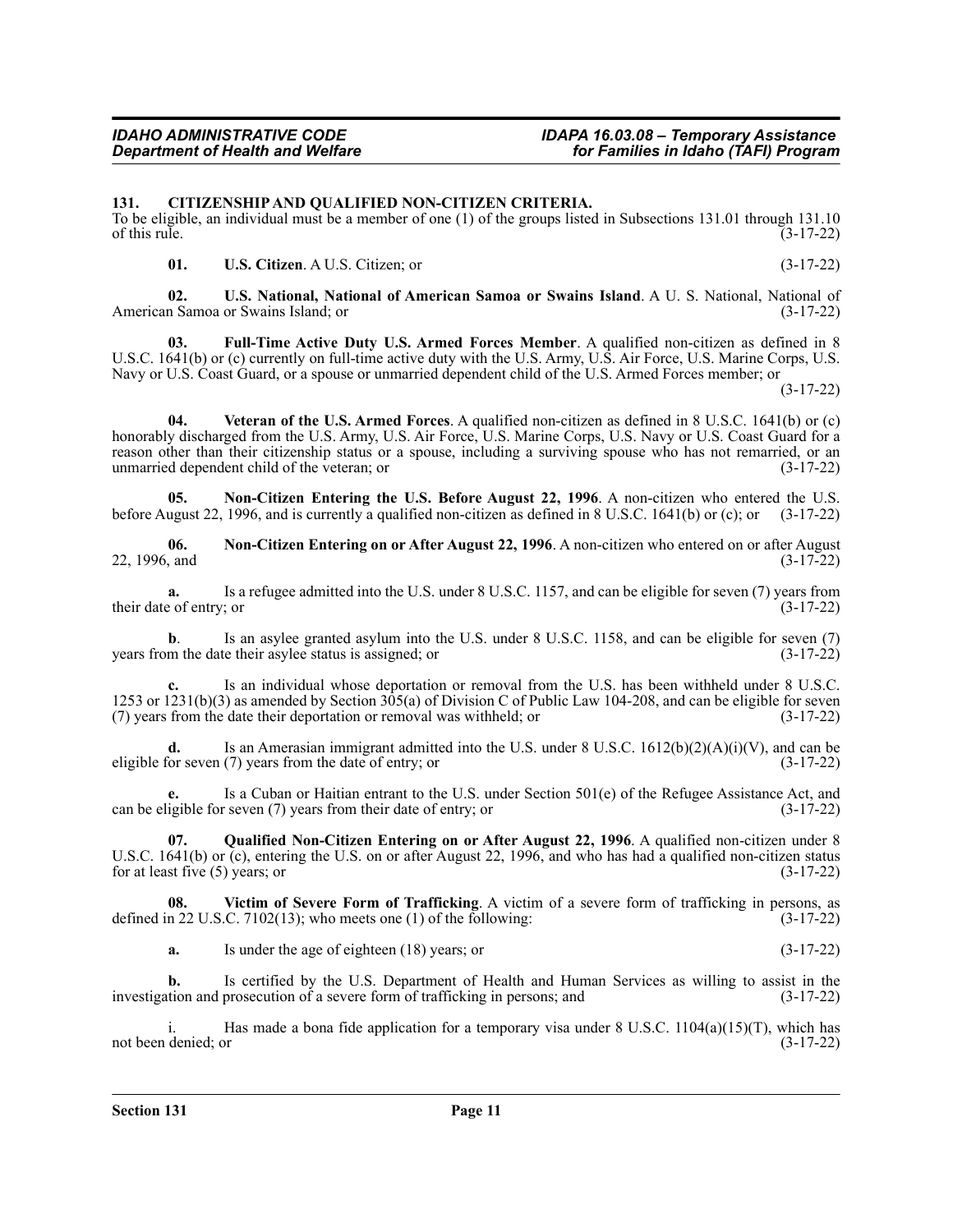ii. Is remaining in the U.S. to assist the U.S. Attorney General in the prosecution of traffickers in persons.  $(3-17-22)$ 

**09. Afghan Special Immigrants**. An Afghan special immigrant, as defined in Public Law 111-118, who has special immigration status after December 26, 2007, is eligible from the date they enter into the U.S. as a special immigrant or the date they convert to the special immigrant status.  $(3-17-22)$ 

**10. Iraqi Special Immigrants**. An Iraqi special immigrant, as defined in Public Law 111-118, who has special immigration status after January 28, 2008, is eligible from the date they enter the U.S. as a special immigrant or the date they convert to the special immigrant status. (3-17-22)

### <span id="page-11-0"></span>**132. (RESERVED)**

### <span id="page-11-1"></span>**133. SOCIAL SECURITY NUMBER (SSN) REQUIREMENT.**

An applicant must provide their Social Security Number (SSN), or proof they have applied for an SSN, to the Department before approval of eligibility, unless good cause exists. If the applicant has more than one (1) SSN, all numbers must be provided. The SSN will be verified by the Social Security Administration (SSA) electronically. When an SSN is unverified, the applicant is not eligible for TAFI benefits. The Department will notify the applicant in writing if eligibility is being denied or lost for failure to meet the SSN requirement. (3-17-22)

### <span id="page-11-2"></span>**134. RESIDENCE IN IDAHO.**

Individuals must live in the state of Idaho, have no immediate intention of leaving, and cannot be a resident of another state. (3-17-22) another state. (3-17-22)

### <span id="page-11-3"></span>**135. -- 141. (RESERVED)**

### <span id="page-11-4"></span>**142. SCHOOL ATTENDANCE RESPONSIBILITY.**

School age children included in the household must attend school until they reach age eighteen (18). A fifty dollar (\$50) penalty per month, per child, will be subtracted from the grant if a dependent child does not attend school. This penalty does not apply if the child is participating in work activities outlined in the PRC. (3-17-22)

### <span id="page-11-5"></span>**143. -- 146. (RESERVED)**

### <span id="page-11-6"></span>**147. ASSIGNMENT OF SUPPORT RIGHTS.**

The parent, or the caretaker relative included in the grant, is required by law to assign to the State their rights to child support payments for the household to be eligible for TAFI. The State will retain all child support collections up to the amount of assistance that the household receives. This assignment only applies to the period of time the household is receiving TAFI. (3-17-22)

### <span id="page-11-7"></span>**148. COOPERATION RESPONSIBILITY.**

For the household to be eligible, a parent, or a caretaker relative included in the grant, must cooperate with the Department to identify and locate any non-custodial parent, establish paternity, and establish, modify and enforce the child support order, unless good cause exists. (3-17-22)

<span id="page-11-8"></span>**149. GOOD CAUSE FOR NOT COOPERATING.** Good cause for not cooperating with Child Support Services (CSS) includes: (3-17-22)

**01. Rape or Incest**. Proof is provided that the child was conceived as a result of incest or rape.

(3-17-22)

**02. Physical or Emotional Harm**. Proof is provided that the non-custodial parent may inflict physical or emotional harm to the children, the custodial parent or the caretaker relative. (3-17-22)

**Minimum Information Cannot Be Provided**. Substantial and credible proof is provided dicipant cannot provide the minimum information regarding the non-custodial parent. (3-17-22) indicating the participant cannot provide the minimum information regarding the non-custodial parent.

### <span id="page-11-9"></span>**150. (RESERVED)**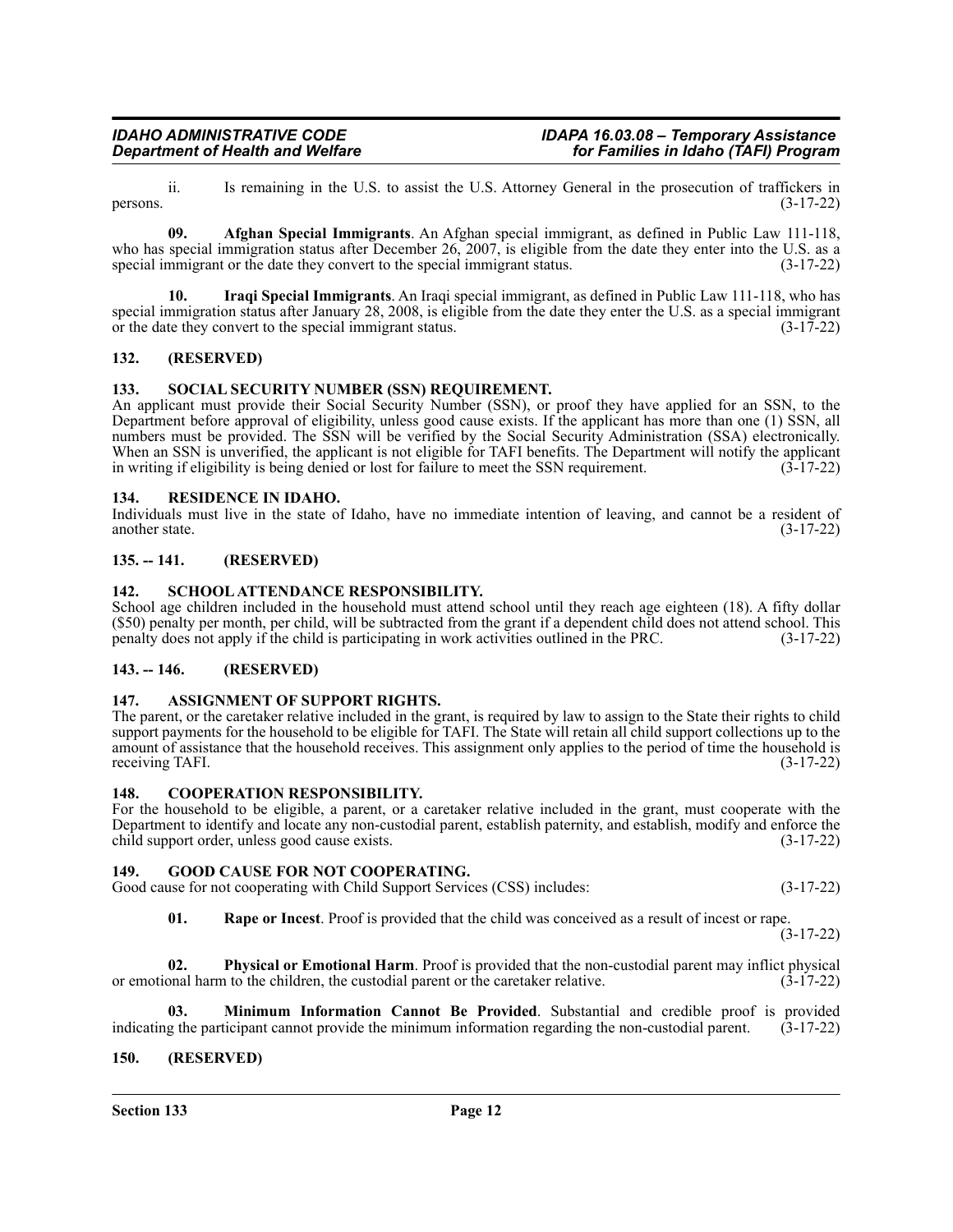### <span id="page-12-0"></span>**151. PATERNITY NOT ESTABLISHED WITHIN TWELVE MONTHS.**

If information is provided but paternity is not established within twelve (12) months from the effective date of the application or the birth of a child, whichever is later, the grant is reduced by fifty percent (50%), unless the delay is caused by the Department or a third party. When determining the twelve (12) months, the Department will count only months the household received TAFI. (3-17-22)

### <span id="page-12-1"></span>**152. -- 156. (RESERVED)**

### <span id="page-12-2"></span>**157. APPLICANT JOB SEARCH.**

Before the application can be approved, adult applicants will be required to engage in job search activities, unless good cause is established. (3-17-22)

### <span id="page-12-3"></span>**158. (RESERVED)**

### <span id="page-12-4"></span>**159. APPLICANT VOLUNTARY QUIT.**

The household is not eligible for ninety  $(90)$  days from the date any adult household member has voluntarily quit the most recent job of twenty (20) or more hours per week without good cause, within sixty (60) days of the application  $\frac{3-17-22}{2}$ 

### <span id="page-12-5"></span>**160. PROHIBITION ON APPLICANT STRIKING.**

When any applicant adult household member is on strike, the entire household is not eligible. A strike is a concerted stoppage or slowdown of work by employees. (3-17-22)

### <span id="page-12-6"></span>**161. -- 162. (RESERVED)**

### <span id="page-12-7"></span>**163. WORK ACTIVITIES RESPONSIBILITY.**

All adult mandatory household members must participate in work activities, up to forty (40) hours per week. A child between the ages of sixteen (16) and eighteen (18), who is not attending school, must participate up to forty (40) hours per week in assigned work activities. A single custodial parent of a child less than six (6) years of age is not required to participate in a work activity if one of the reasons listed in Subsections 163.01 through 163.03 occurs.

(3-17-22)

**01. Reasonable Distance**. Appropriate child care is not available within a reasonable distance from the participant's home or work site.

**02. Relative Child Care**. Informal child care by relatives or others is not available or is unsuitable. (3-17-22)

**03. Child Care Not Available**. Appropriate and affordable child care is not available. (3-17-22)

### <span id="page-12-8"></span>**164. WORK ACTIVITIES.**

Work activities include paid work, including self-employment that produces earnings of at least the federal minimum wage; unpaid work; community service; work search activities; education leading to high school diploma or equivalency; work preparation education; vocational or job skills training; and other activities that improve the ability to obtain and maintain employment or support self-reliance. to obtain and maintain employment or support self-reliance.

### <span id="page-12-9"></span>**165. WORK REQUIREMENTS DURING SUBSTANCE ABUSE TREATMENT.**

The Department may require participants to engage in appropriate work activities during substance abuse treatment. The treatment program will judge the work activities to be appropriate to the participant's treatment plan. Negotiation of the Personal Responsibility Contract between the participant, the Department and the Treatment program will include the work activities. (3-17-22)

### <span id="page-12-10"></span>**166. CONSENT TO RELEASE CONFIDENTIAL INFORMATION.**

Participants entering a substance abuse treatment program must sign a consent to release program information to the Department. The treatment program will only release substance abuse treatment information to report participant progress.  $(3-17-22)$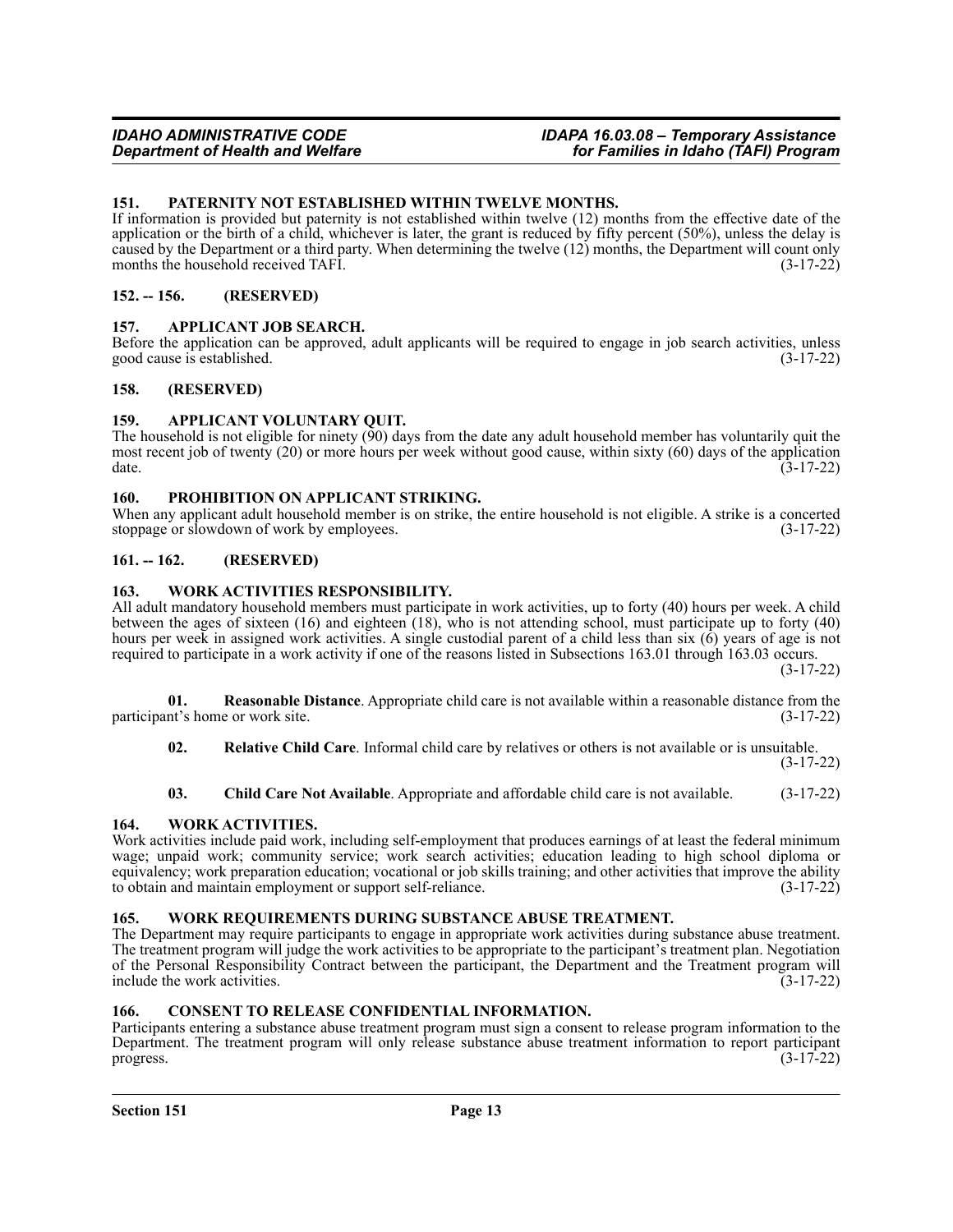### <span id="page-13-0"></span>**167. FAILURE TO COMPLY WITH SUBSTANCE ABUSE SCREENING AND TESTING REQUIREMENTS.**

TAFI applicants or participants refusing to cooperate with substance abuse screening, assessment, testing or treatment are ineligible. (3-17-22)

### <span id="page-13-1"></span>**168. NOT COMPLYING WITH WORK ACTIVITIES.**

Each time an adult does not comply with work activity requirements in the PRC, without good cause, it is counted as an occurrence. The household is subject to the penalties, based on the number of occurrences, as listed in Subsections 168.01 through 168.03. (3-17-22)

**01.** First Occurrence. The household is ineligible for one (1) month or until compliance, whichever is (3-17-22) longer. (3-17-22)

**02.** Second Occurrence. The household is ineligible for three (3) months or until compliance, er is longer. (3-17-22) whichever is longer.

**03. Third Occurrence**. The household is ineligible for lifetime. (3-17-22)

### <span id="page-13-2"></span>**169. APPLYING PENALTIES FOR NOT COMPLYING WITH WORK ACTIVITIES.**

Work activity penalties are applied as listed in Subsections 169.01 through 169.02. (3-17-22)

**01. Household Penalty**. Penalties apply to the entire household, but the number of individual occurrences follows the individual. The penalty period for the household is the greatest number of any individual's occurrences. If the individual leaves the household, any period of ineligibility caused by that individual ends. If an adult who does not comply returns or joins another household, any remaining period of ineligibility resumes.

(3-17-22)

**02. Work Activity Penalty**. A fifty dollar (\$50) penalty per month, per child, will be subtracted from the household grant when a child sixteen (16) years of age or older does not comply with work activities, as long as the child resides with the household.  $(3-17-22)$ the child resides with the household.

### <span id="page-13-3"></span>**170. -- 176. (RESERVED)**

### <span id="page-13-4"></span>**177. TEMPORARY ABSENCE.**

Eligible individuals may be temporarily absent from the home for a reasonable period not to exceed one hundred eighty  $(180)$  days.  $(3-17-22)$ 

### <span id="page-13-5"></span>**178. NOTIFICATION REQUIREMENT.**

The Department will notify the household, in writing, of the approval or denial of the application and the right of appeal, if applicable. (3-17-22)

### <span id="page-13-6"></span>**179. -- 199. (RESERVED)**

### <span id="page-13-7"></span>**200. RESOURCE LIMIT.**

The total of the entire household's countable resources must not be greater than five thousand dollars (\$5,000) in any month. Resources are money, financial instruments, vehicles, and real property.  $(3-17-22)$ 

### <span id="page-13-8"></span>**201. COUNTABLE RESOURCES.**

Resources are countable when the household has a legal interest in the resource and can take action to obtain or dispose of the resource. Except for vehicles, the fair market value of the resource less all liens, mortgages, or other encumbrances, is the countable amount of the resource. (3-17-22)

### <span id="page-13-9"></span>**202. -- 206. (RESERVED)**

### <span id="page-13-10"></span>**207. VEHICLES.**

The Department counts the resource value of a vehicle as described in Subsections 207.01 and 207.02 of these rules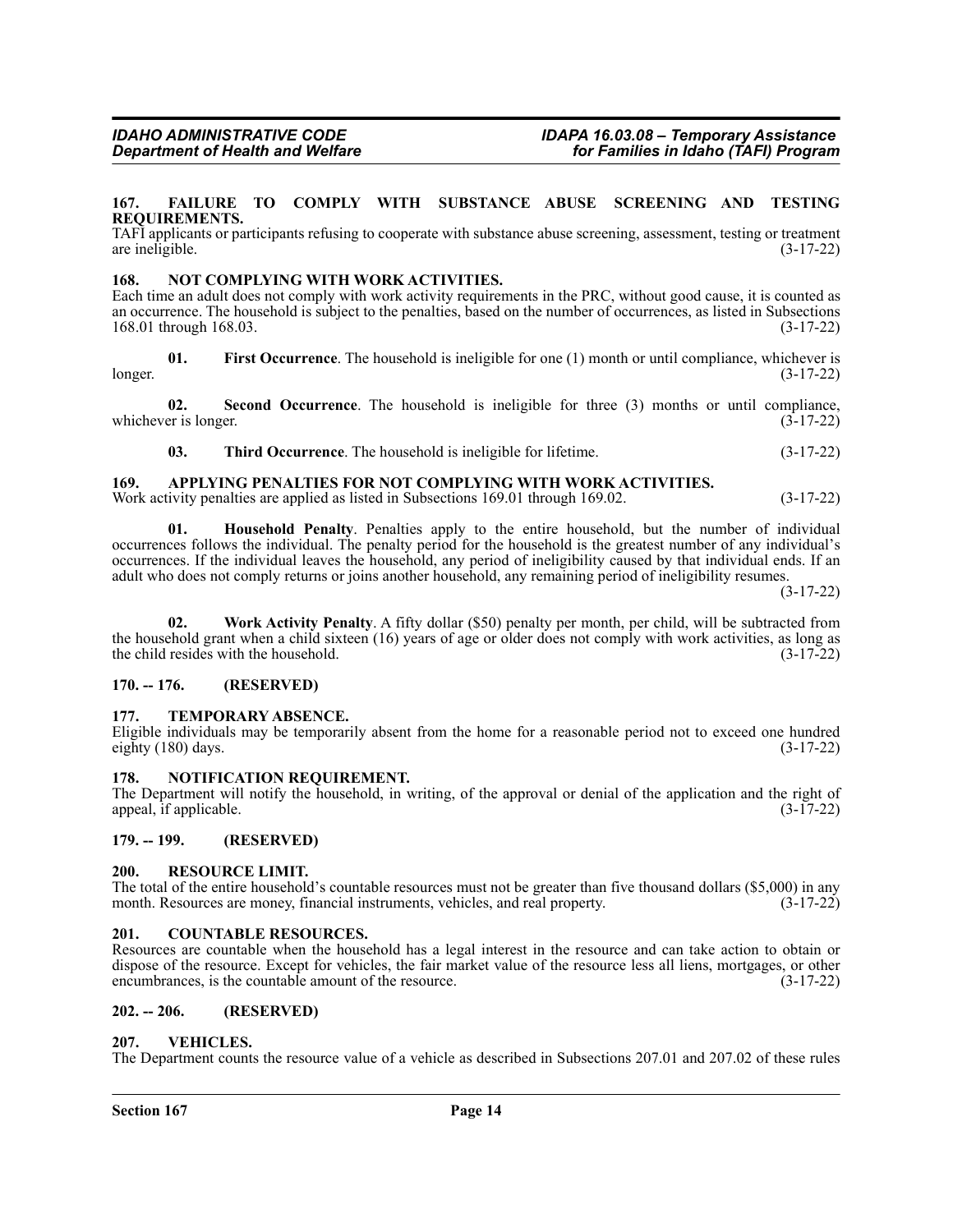## *Department of Health and Welfare for Families in Idaho (TAFI) Program*

as long as the vehicle is used primarily for transportation and not for recreational use. The value of any vehicle that is primarily for recreational use counts toward the household's resource limit.  $(3-17-22)$ primarily for recreational use counts toward the household's resource limit.

**01. Exclude One Vehicle Per Adult**. The value of one (1) vehicle per adult in the TAFI household is excluded beginning with the highest valued vehicle. (3-17-22)

**02. All Other Vehicles Subject to Federal Regulations**. All other vehicles in the household will have their values counted as provided in the Federal Food Stamp Program under 7 CFR 273.8. (3-17-22)

### <span id="page-14-0"></span>**208. RESOURCE EXCLUSIONS.**

The resources listed in Subsections 208.01 through 208.14 of this rule, are excluded. (3-17-22)

**01. Home and Lot**. The household's home, surrounding land and buildings not separated by property owned by others. A public road or right of way that separates any plot from the home does not affect the exclusion. (3-17-22)

**02. Household Goods**. Household goods are items of personal property normally found in the home. The items will be used for maintenance, use, and occupancy of the home. Household goods include furniture, appliances, television sets, carpets, and utensils for cooking and eating. (3-17-22)

**03. Personal Effects**. Personal effects are items worn or carried by a participant, or items having an intimate relation to the participant. Personal effects include clothing, jewelry, personal care items, and prosthetic devices. Personal effects also include items for education or recreation, such as books, musical instruments, or hobby materials. (3-17-22)

**04. Building Lot**. One (1) unoccupied lot and one (1) partially built home. Only one (1) home and one  $(1)$  lot can be excluded.  $(3-17-22)$ 

**05. Unoccupied Home**. A home temporarily unoccupied due to employment, training, medical care or treatment and natural disasters. (3-17-22)

**06. Home Loss or Damage Insurance Settlements**. An insurance settlement awarded to a household for home loss or damage, for twelve (12) months from the date of receipt. (3-17-22)

**07. Income Producing Property**. Real property that annually produces income consistent with its fair market value. (3-17-22)

**08. Equipment Used in a Trade or Business**. Equipment used in a trade or business or reasonably expected to be used within one (1) year from their most recent use. (3-17-22)

**09. Contracts**. A mortgage, deed of trust, promissory note, or any other form of sales contract if the purchase price and income produced are consistent with the property's fair market value. (3-17-22)

**10. Life Insurance**. The cash surrender value of a life insurance policy. (3-17-22)

**11. Native American Payments**. To the extent authorized, payments or purchases made with payments authorized by law based on Native American ancestry. (3-17-22)

**12. Funeral Agreements**. The cash value of an irrevocable funeral agreement. (3-17-22)

**13. Education Accounts**. Account with funds legally identified as monies to pay for educational expenses.  $(3-17-22)$ 

**14. Retirement and Tax Preferred Accounts**. Accounts legally identified as monies for retirement. (3-17-22)

<span id="page-14-1"></span>**209. -- 213. (RESERVED)**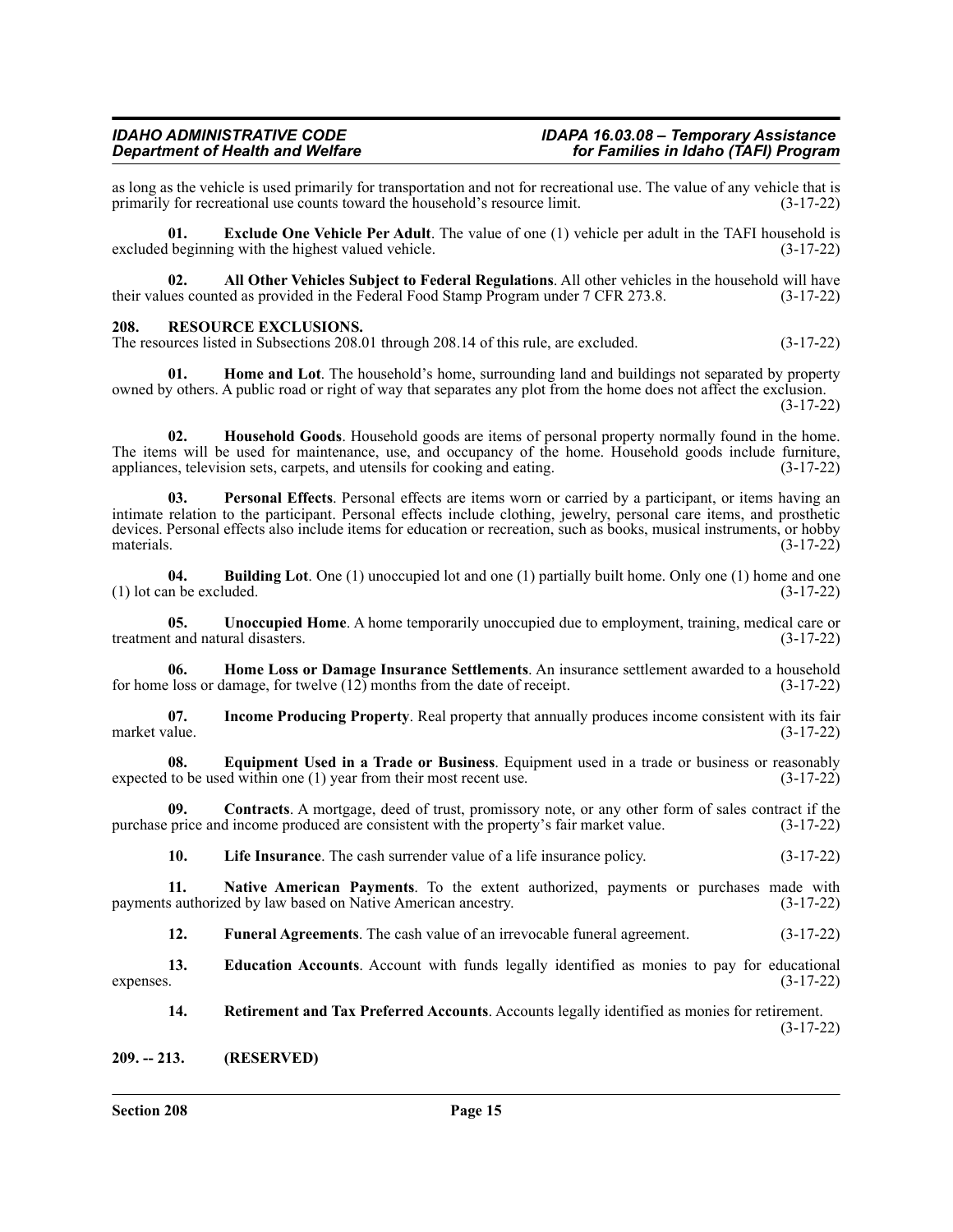### <span id="page-15-0"></span>**214. COUNTABLE INCOME.**

All earned and unearned income is counted in determining eligibility and grant amount, unless specifically excluded by rule. (3-17-22) by rule.  $(3-17-22)$ 

<span id="page-15-1"></span>

| 215.       |                               |                                                                                                                                                                                                                  |             |
|------------|-------------------------------|------------------------------------------------------------------------------------------------------------------------------------------------------------------------------------------------------------------|-------------|
|            |                               | <b>EXCLUDED INCOME.</b><br>The types of income listed in Subsections 215.01 through 215.40 of this rule, are excluded.                                                                                           | $(3-17-22)$ |
|            | 01.                           | Supportive Services. Supportive services payments.                                                                                                                                                               | $(3-17-22)$ |
|            | 02.                           | Work Reimbursements. Work-related reimbursements.                                                                                                                                                                | $(3-17-22)$ |
|            | 03.                           | Child's Earned Income. Earned income of a dependent child, who is attending school. (3-17-22)                                                                                                                    |             |
|            | 04.                           | Child Support. Child support payments assigned to the State and non-recurring child support<br>payments received in excess of that amount.                                                                       | $(3-17-22)$ |
|            | 05.<br>Security Income (SSI). | Child's Supplemental Security Income (SSI). Income received for a child from Supplemental                                                                                                                        | $(3-17-22)$ |
|            | 06.                           | Loans. Loans with a signed, written repayment agreement.                                                                                                                                                         | $(3-17-22)$ |
| household. | 07.                           | Third Party Payments. Payments made by a person directly to a third party on behalf of the                                                                                                                       | $(3-17-22)$ |
|            | 08.                           | Money Gifts. Money gifts, up to one hundred dollars (\$100), per person per event, for celebrations<br>typically recognized with an exchange of gifts.                                                           | $(3-17-22)$ |
|            | 09.                           | <b>TAFI.</b> Retroactive TAFI grant corrections.                                                                                                                                                                 | $(3-17-22)$ |
|            | 10.                           | Social Security Overpayment. The amount withheld for a Social Security overpayment. Money<br>withheld voluntarily or involuntarily to repay an overpayment from any other source is counted as income. (3-17-22) |             |
|            | 11.                           | Interest Income. Interest posted to a bank account.                                                                                                                                                              | $(3-17-22)$ |
|            | 12.                           | Tax Refunds. State and federal income tax refunds.                                                                                                                                                               | $(3-17-22)$ |
|            | 13.                           | EITC Payments. EITC payments.                                                                                                                                                                                    | $(3-17-22)$ |
|            | 14.<br>insurance payments.    | Disability Insurance Payments. Taxes withheld and attorney's fees paid to secure disability                                                                                                                      | $(3-17-22)$ |
|            | 15.                           | Sales Contract Income. Taxes and insurance costs related to sales contracts.                                                                                                                                     | $(3-17-22)$ |
|            | 16.                           | Foster Care. Foster care payments.                                                                                                                                                                               | $(3-17-22)$ |
|            | 17.                           | <b>Adoption Assistance</b> . Adoption assistance payments.                                                                                                                                                       | $(3-17-22)$ |
|            | 18.                           | Food Programs. Commodities and food stamps.                                                                                                                                                                      | $(3-17-22)$ |
|            | 19.                           | <b>Child Nutrition.</b> Child nutrition benefits.                                                                                                                                                                | $(3-17-22)$ |
|            | 20.                           | Elderly Nutrition. Elderly nutrition benefits received under Title VII, Nutrition Program for the<br>Elderly, of the Older Americans Act of 1965.                                                                | $(3-17-22)$ |

**21. Low Income Energy Assistance**. Benefits paid under the Low Income Energy Assistance Act of 1981. (3-17-22)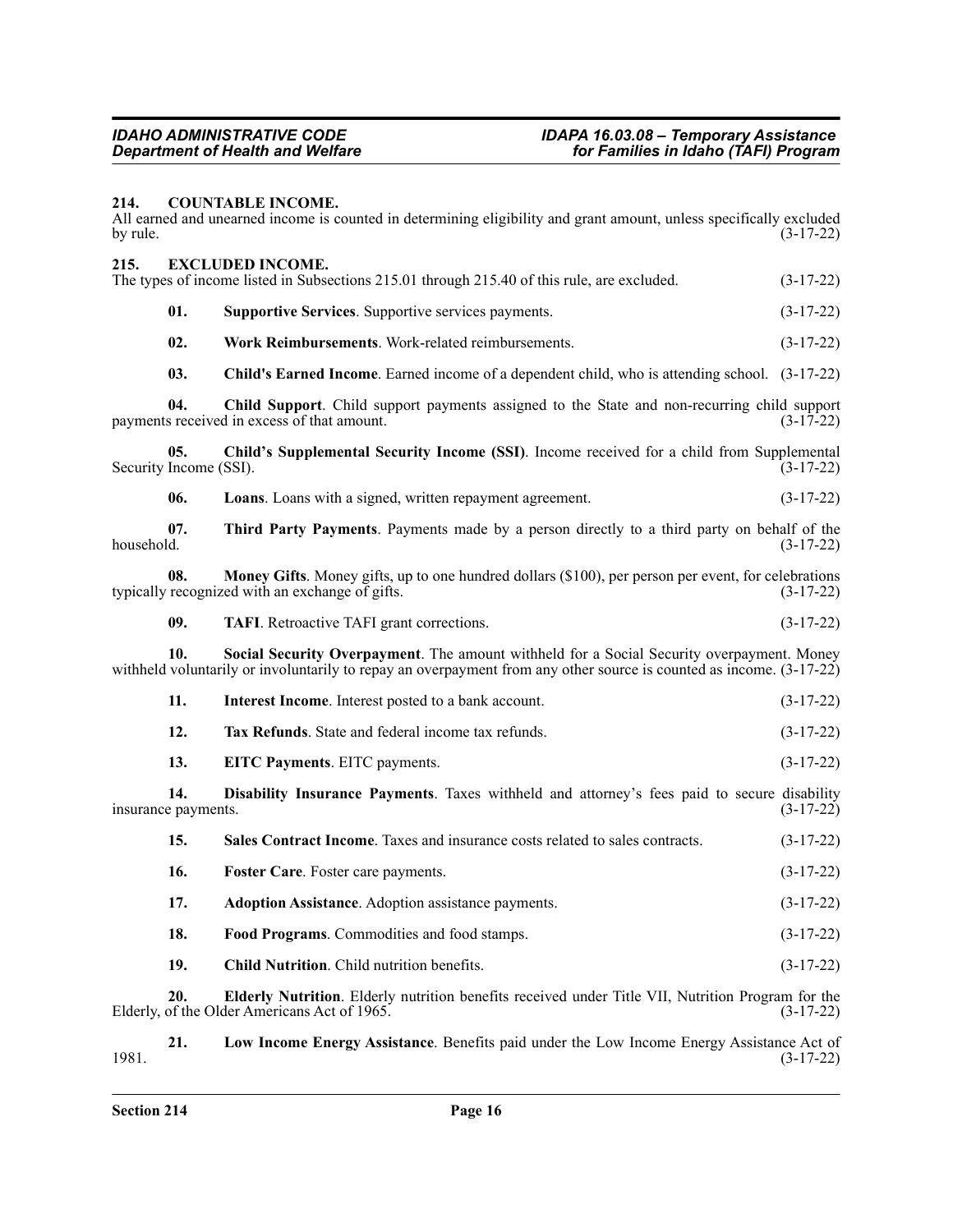**22. Home Energy Assistance**. Home energy assistance payments under Public Law 100-203, Section 9101. (3-17-22)

**23. Utility Reimbursement Payment**. Utility reimbursement payments. (3-17-22)

**24. Housing Subsidies**. An agency or housing authority pays a portion of or all of the housing costs for a participant.  $(3-17-22)$ 

**25. Housing and Urban Development (HUD) Interest**. Interest earned on HUD household selfsufficiency escrow accounts established by Section 544 of the National Affordable Housing Act. (3-17-22)

**26. Native American Payments**. Payments authorized by law made to people of Native American ancestry.  $(3-17-22)$ 

**27. Educational Income**. Educational income includes deferred repayment education loans, grants, scholarships, fellowships, and veterans' educational benefits. The school attended must be a recognized institution of post secondary education, a school for the handicapped, a vocational education program, or a program providing completion of a secondary school diploma, or equivalent. (3-17-22)

**28. Work Study Income of Student**. College work study income. (3-17-22)

**29. VA Educational Assistance**. VA Educational Assistance. (3-17-22)

**30.** Senior Volunteers. Senior volunteer program payments to individual volunteers under the cylolunteer Services Act of 1979, 42 U.S.C. Sections 4950 through 5085. Domestic Volunteer Services Act of 1979, 42 U.S.C. Sections 4950 through 5085.

**31. Relocation Assistance**. Relocation assistance payments received under Title II of the Uniform Relocation Assistance and Real Property Acquisition Policies Act of 1970. (3-17-22)

**32. Disaster Relief**. Disaster relief assistance paid under the Disaster Relief Act of 1974 and aid provided under any federal statute for a President-declared disaster. Comparable disaster assistance provided by states, local governments, and disaster assistance organizations. (3-17-22)

**33. Radiation Exposure Payments**. Payments made to persons under the Radiation Exposure Compensation Act. (3-17-22)

**34. Agent Orange**. Agent Orange settlement payments. (3-17-22)

**35. Spina Bifida**. Spina bifida allowances paid to children of Vietnam veterans. (3-17-22)

**36. Japanese-American Restitution Payments**. Payments by the U.S. Government to Japanese-Americans, their spouses, or parents (or if deceased to their survivors) interned or relocated during World War II.

(3-17-22)

**37. Vista Payments**. Volunteers in Service to America (VISTA) payments. (3-17-22)

**38. Subsidized Employment**. Employment for which the employer receives a subsidy from public funds to offset a portion or all of the wages and costs of employing an individual. This type of employment is a shortterm placement, pays prevailing wage, and a specific skill is acquired. The employment is prescribed through a memorandum of agreement with no guarantee of permanent employment for the participant. (3-17-22)

**39. Temporary Census Income**. All wages paid by the Census Bureau for temporary employment related to U.S. Census activities are excluded for a time period not to exceed six (6) months during the regularly scheduled ten (10) year U.S. Census. (3-17-22) scheduled ten (10) year U.S. Census.

**40. Income Excluded By Federal Law**. Income excluded by federal law is not counted in determining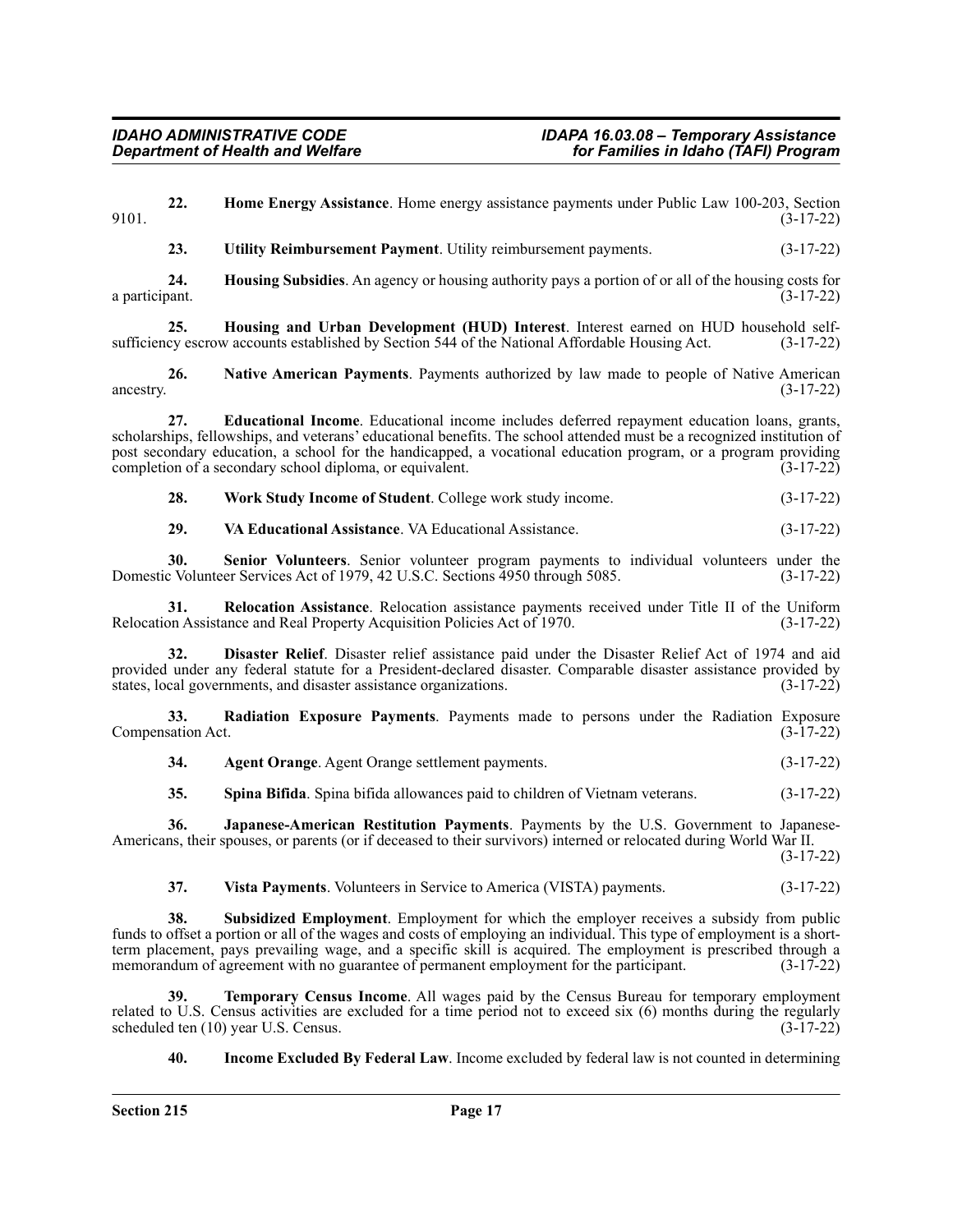income available to the participant. (3-17-22)

### <span id="page-17-0"></span>**216. -- 220. (RESERVED)**

### <span id="page-17-1"></span>**221. DETERMINING ELIGIBILITY.**

To determine initial and continuing eligibility, the countable monthly income that is or will be available to the household is used in the calculation of the grant. household is used in the calculation of the grant.

### <span id="page-17-2"></span>**222. CONVERTING INCOME TO A MONTHLY AMOUNT.**

Income received more often than once a month is converted to a monthly amount as listed in Subsections 222.01 through 222.03, if a full month's income is anticipated. Figures are not rounded when income is converted to a monthly amount. (3-17-22)

**01. Weekly Payments**. The projected weekly payment is multiplied by four point three (4.3).

(3-17-22)

- **02. Biweekly Payments**. The projected bi-weekly amount is multiplied by two point one five (2.15). (3-17-22)
- **03. Semi-Monthly Payments**. The projected semi-monthly amount is multiplied by two (2). (3-17-22)

### <span id="page-17-3"></span>**223. AVERAGING INCOME.**

Income may be averaged for participants who receive income from a contract, from self-employment, or any other income that is intended to cover more than one (1) month, if it is expected to continue. The income is averaged over the number of months it is intended to cover.  $(\overline{3} - 17 - 22)$ 

### <span id="page-17-4"></span>**224. -- 228. (RESERVED)**

### <span id="page-17-5"></span>**229. SELF-EMPLOYMENT INCOME.**

For the purposes of these rules, self-employment income is from a business that is a sole proprietorship. A sole proprietorship is a business owned by one (1) person. (3-17-22) proprietorship is a business owned by one  $(1)$  person.

### <span id="page-17-6"></span>**230. AVERAGING SELF-EMPLOYMENT INCOME.**

**01. Annual Self-Employment Income**. When self-employment income is considered annual support by the household, the Department averages the self-employment income over a twelve (12) month period, even if:

(3-17-22)

- **a.** The income is received over a shorter period of time than twelve (12) months; and (3-17-22)
- **b.** The household receives income from other sources in addition to self-employment. (3-17-22)

**02. Seasonal Self-Employment Income**. A seasonally self-employed individual receives income from self-employment during part of the year. When self-employment income is considered seasonal, the Department averages self-employment income for only the part of the year the income is intended to cover. (3-17-22)

### <span id="page-17-7"></span>**231. CALCULATION OF SELF-EMPLOYMENT INCOME.**

The Department calculates self-employment income by adding monthly income to capital gains and subtracting a deduction for expenses as determined in Subsection 231.03 of this rule. (3-17-22)

**01. How Monthly Income is Determined**. If no income fluctuations are expected, the average monthly income amount is projected for the certification period. If past income does not reflect expected future income, a proportionate adjustment is made to the expected monthly income. (3-17-22)

**02. Capital Gains Income**. Capital gains include profit from the sale or transfer of capital assets used in self-employment. The Department calculates capital gains using the federal income tax method. If the household expects to receive any capital gains income from self-employment assets during the certification period, this amount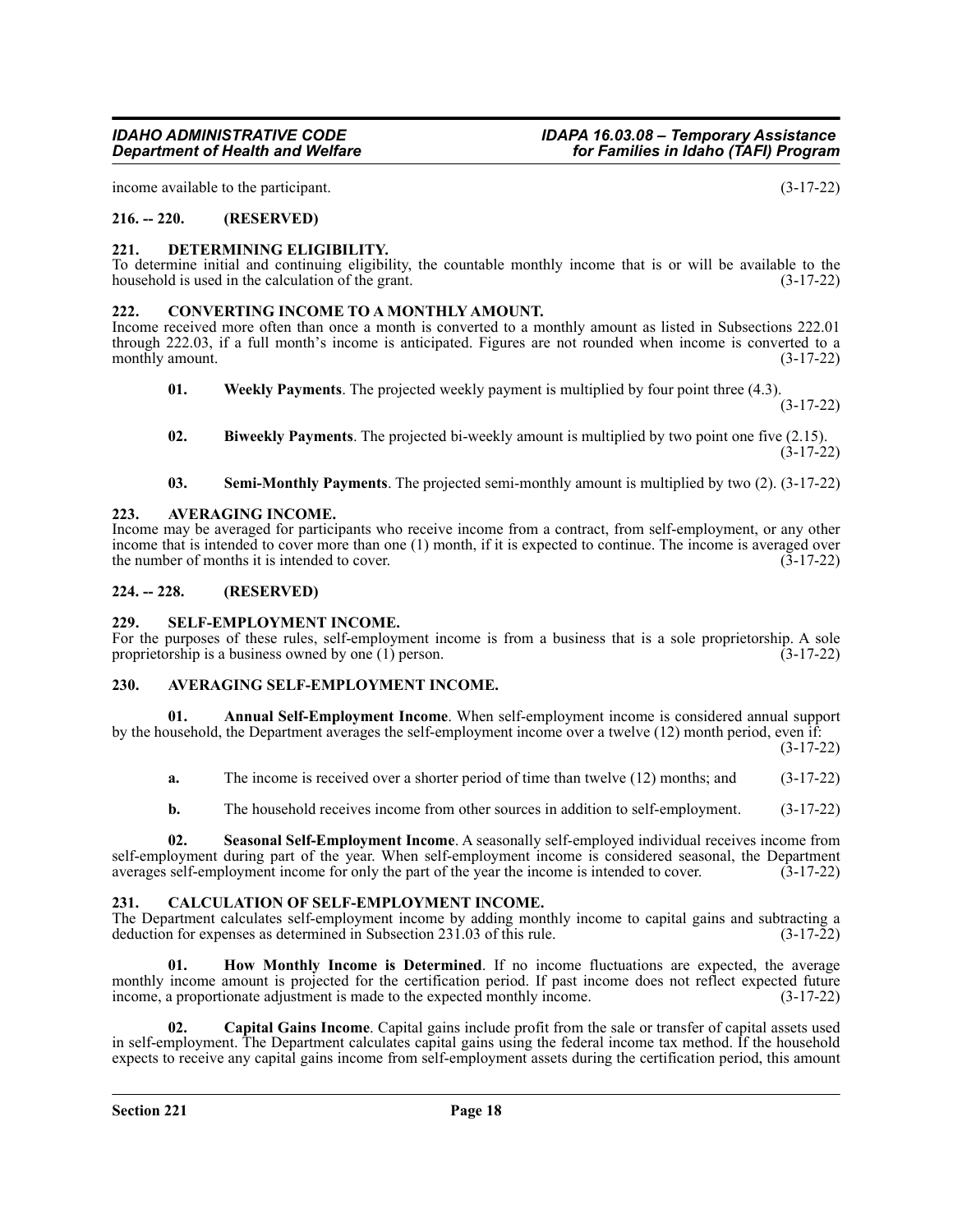is added to the monthly income, as determined in Subsection 231.01 of this rule, to determine the gross monthly income.<br>(3-17-22)  $i$  income.  $(3-17-22)$ 

**03. Self-Employment Expense Deduction**. The Department uses the standard self-employment deduction in Subsection 231.03.a. of this rule, unless the applicant claims that their actual allowable expenses exceed the standard deduction and provides proof of the expenses described in Subsection 231.03.b. of this rule. (3-17-22)

**a.** The self-employment standard deduction is determined by subtracting fifty percent (50%) of the gross monthly self-employment income as determined in Subsections 231.01 and 231.02 of this rule; or (3-17-22)

**b.** The self-employment actual expense deduction is determined by subtracting the actual allowable expenses from the gross monthly self-employment income. The following items are not allowable expenses and may<br>not be subtracted from the gross monthly self-employment income: (3-17-22) not be subtracted from the gross monthly self-employment income:

- i. Net losses from previous tax years; (3-17-22)
- ii. Federal, state, and local income taxes; (3-17-22)
- iii. Money set aside for retirement; (3-17-22)
- iv. Work-related personal expenses such as transportation to and from work; and (3-17-22)
- v. Depreciation. (3-17-22)

### <span id="page-18-0"></span>**232. RENTAL INCOME FROM REAL PROPERTY.**

If a household member is managing the property twenty (20) hours or more per week, the rental income minus rental costs is earned income. If a household member is managing the property less than twenty (20) hours per week, the rental income minus rental costs is unearned income. Rental costs do not include the principal portion of the mortgage payment, depreciation or depletion, capital payments, and personal expenses not related to the rental income. (3-17-22)

### <span id="page-18-1"></span>**233. -- 239. (RESERVED)**

### <span id="page-18-2"></span>**240. INDIVIDUALS EXCLUDED FROM HOUSEHOLD SIZE.**

Individuals listed in Subsections 240.01 through 240.06 are excluded from the household size in determining eligibility and grant amount. Income and resources of these ineligible household members are counted unless otherwise excluded in Section 215 of these rules. (3-17-22)

**01. Ineligible Non-Citizens**. Individuals who are non-citizens and are not listed in Section 131. (3-17-22)

**02. With Drug Related Conviction**. Individuals convicted under federal or state law of any offense classified as a felony involving the possession, use or distribution of a controlled substance, when they do not comply with the terms of a withheld judgment, probation or parole, and whose felony occurred after August 22, 1996.

(3-17-22)

**03. Fleeing Felons**. Felons who are fleeing to avoid prosecution, custody or confinement after conviction of a felony or an attempt to commit a felony. (3-17-22)

**04. Felons Violating a Condition of Probation or Parole**. Felons who are violating a condition of probation or parole imposed for a federal or state felony. (3-17-22)

**05. Convicted of Fraudulent Misrepresentation of Residency**. Individuals convicted in a federal or state court of fraudulently misrepresenting residence to get TANF, AABD, Food Stamps, Medicaid or SSI from two<br>(2) or more states at the same time are ineligible for ten (10) years from the date of conviction. (3-17-22) (2) or more states at the same time are ineligible for ten  $(10)$  years from the date of conviction.

### **06. Children Receiving Supplemental Security Income (SSI)**. A child who is receiving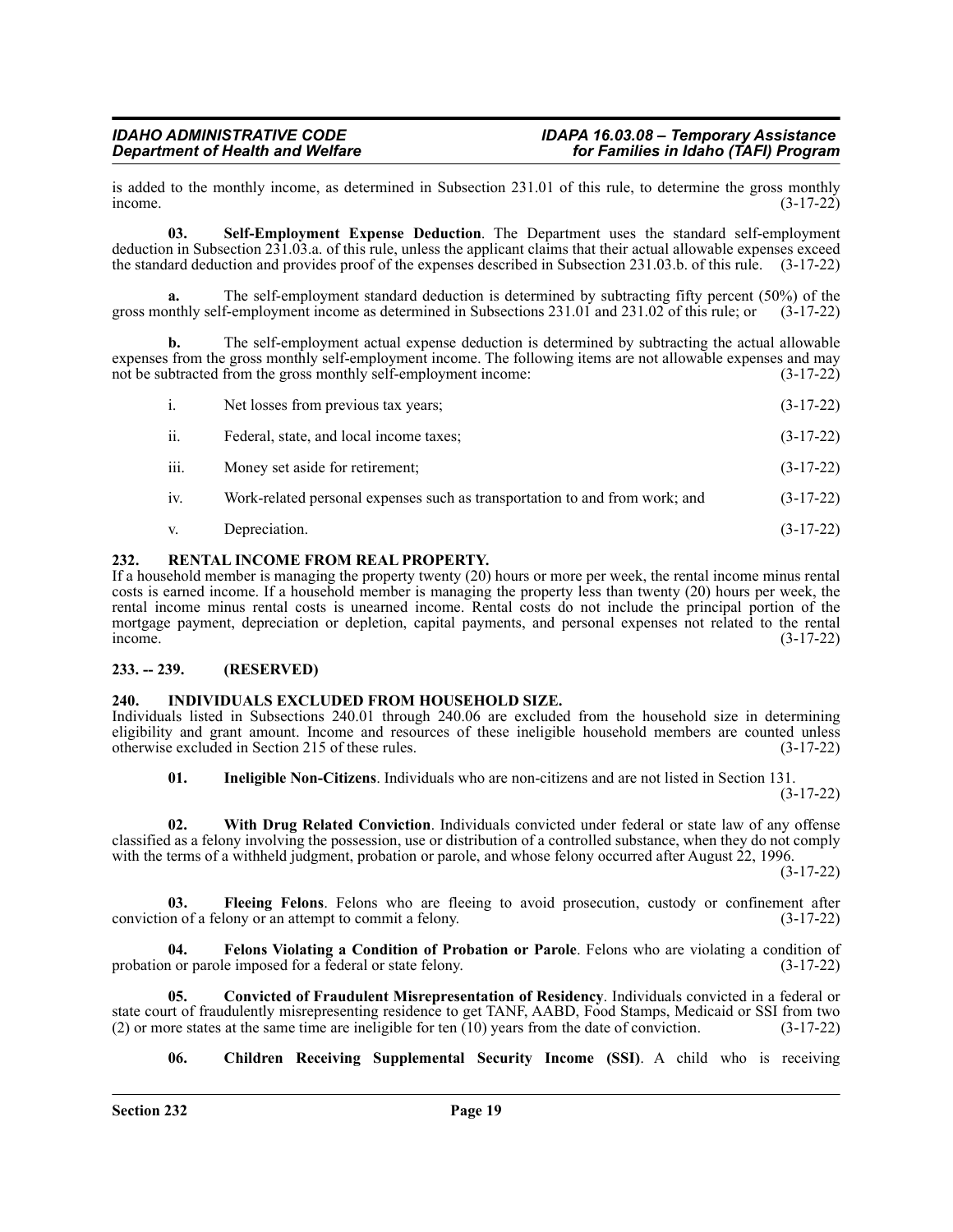## *IDAHO ADMINISTRATIVE CODE IDAPA 16.03.08 – Temporary Assistance*

Supplemental Security Income (SSI). (3-17-22)

### <span id="page-19-0"></span>**241. SPONSORED NON-CITIZEN.**

### The income and resources of a legal non-citizen's sponsor and the sponsor's spouse are counted in determining eligibility and grant amount in accordance with applicable federal law. (3-17-22)

### <span id="page-19-1"></span>**242. ONE-HALF GRANT CHILD SUPPORT PENALTY AND SCHOOL OR WORK PENALTY.**

If the grant amount is reduced by fifty percent (50%) for not establishing paternity within twelve (12) months and there are one (1) or more penalties for not attending school or work, the child support penalty is calculated first. (3-17-22)

### <span id="page-19-2"></span>**243. -- 247. (RESERVED)**

### <span id="page-19-3"></span>**248. MAXIMUM GRANT AMOUNT.**

The maximum grant is three hundred nine dollars (\$309). (3-17-22)

### <span id="page-19-4"></span>**249. GRANT AMOUNT FOR FAMILIES WITH NO INCOME.**

The grant amount for eligible families with no income is the maximum grant minus penalties, if applicable.

### <span id="page-19-5"></span>**250. GRANT AMOUNT FOR FAMILIES WITH UNEARNED INCOME.**

The grant amount for eligible families with unearned income only is the maximum grant minus the unearned income, and penalties if applicable. (3-17-22) and penalties if applicable.

### <span id="page-19-6"></span>**251. WORK INCENTIVE TABLE.**

Work Incentive Table 251 is used in the calculation of the grant amount for households with earned income.

| <b>WORK INCENTIVE TABLE 251</b>              |                       |  |
|----------------------------------------------|-----------------------|--|
| <b>Number of Household</b><br><b>Members</b> | <b>Monthly Amount</b> |  |
| 1                                            | \$309                 |  |
| 2                                            | \$309                 |  |
| 3                                            | \$389                 |  |
| 4                                            | \$469                 |  |
| 5                                            | \$547                 |  |
| 6                                            | \$628                 |  |
| 7                                            | \$708                 |  |
| 8                                            | \$787                 |  |
| 9                                            | \$867                 |  |
| 10                                           | \$947                 |  |
| Over 10 Persons                              | Add \$80 Each         |  |

(3-17-22)

### <span id="page-19-7"></span>**252. GRANT AMOUNT FOR FAMILIES WITH EARNED INCOME.**

For eligible families with earned income, an amount is calculated by subtracting sixty percent (60%) of gross earned income, one hundred percent (100%) of any unearned income, and applicable penalties from the figure in the Work Incentive Table based on the household size. The grant amount is the result of this calculation rounded to the next lowest dollar or the maximum grant, whichever is less. (3-17-22) lowest dollar or the maximum grant, whichever is less.

*Department of Health and Welfare for Families in Idaho (TAFI) Program*

(3-17-22)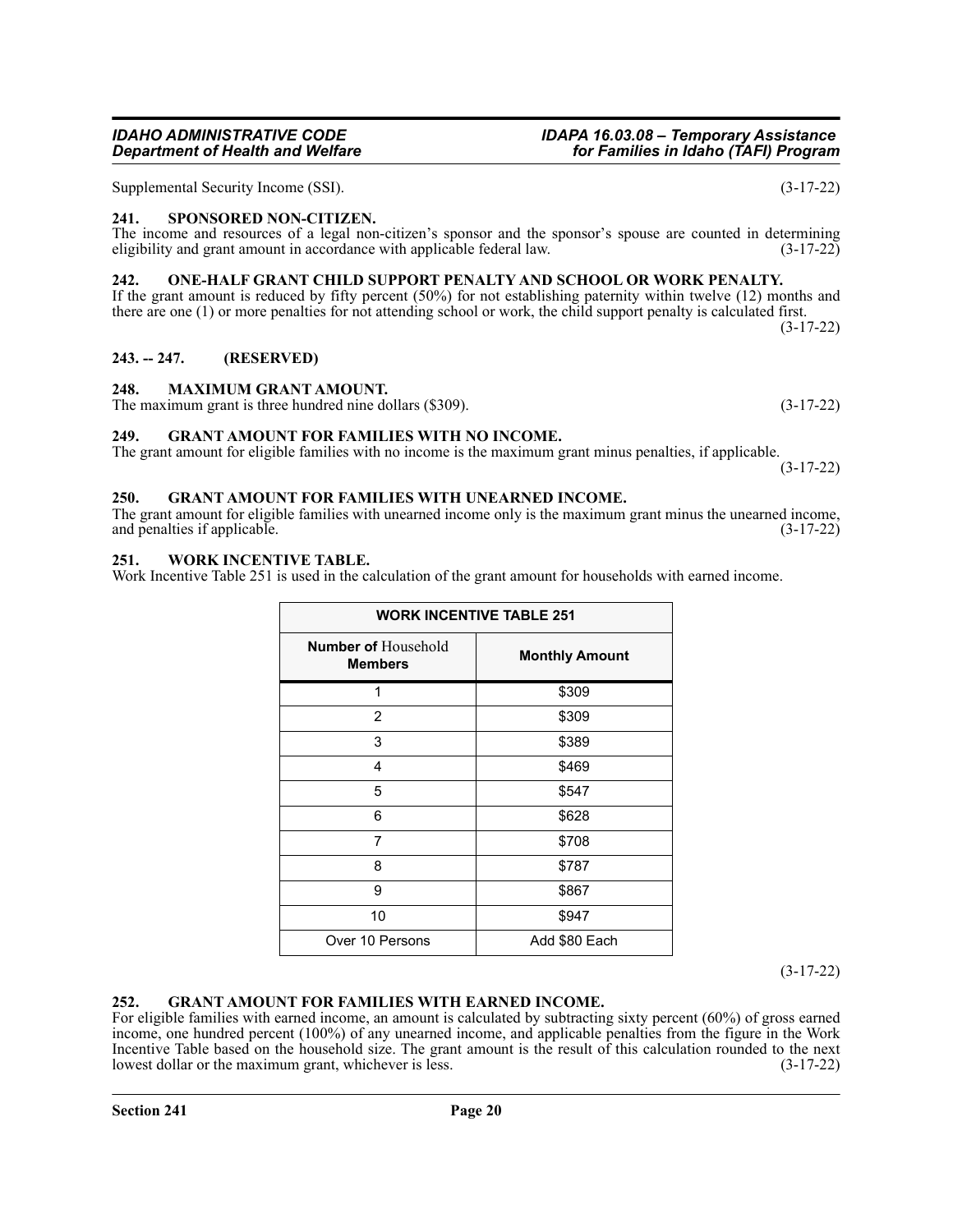<span id="page-20-1"></span><span id="page-20-0"></span>

|  | $(3-17-22)$                                                                                                                                                                                                                                                               |
|--|---------------------------------------------------------------------------------------------------------------------------------------------------------------------------------------------------------------------------------------------------------------------------|
|  | $(3-17-22)$                                                                                                                                                                                                                                                               |
|  | <b>PRORATING BENEFITS FOR THE APPLICATION MONTH.</b><br>The grant amount is prorated from the effective date.<br>254. GRANT LESS THAN TEN DOLLARS NOT PAID.<br>A payment is not made when the grant amount is less than ten dollars $(\$10)$ .<br>255. -- 259. (RESERVED) |

### <span id="page-20-3"></span><span id="page-20-2"></span>**260. APPLICANT ONE-TIME CASH PAYMENT.**

An applicant household may be eligible for a one-time cash assistance payment for any emergency need. The household must meet the income criteria in the first month of the one-time cash payment, but all income is excluded in calculating the monthly one-time cash payment amount. Eligibility criteria, except SSN, are verified at the discretion of the Department. (3-17-22)

### <span id="page-20-4"></span>**261. APPLICANT ONE-TIME CASH PAYMENT ELIGIBILITY CRITERIA.**

The applicant household must meet the following requirements:  $(3-17-22)$ 

**01. SSN**. Provide SSN, or proof of application for an SSN, for each adult household member. (3-17-22)

**02. Dependent Child**. Have a dependent child or a pregnant woman in her last trimester who is y unable to work. (3-17-22) medically unable to work.

**03. Residence**. Live in Idaho with no adults in the household receiving a TANF payment in the same om another state. (3-17-22) month from another state.

**04. Voluntary Quit**. No adult household member who has voluntarily quit their most recent employment within sixty (60) days or has been on strike. (3-17-22)

**05. Income and Resources**. Be income eligible for TAFI without resources to meet the need. (3-17-22)

| 06. | <b>Period of Ineligibility.</b> Not be in a period of TAFI ineligibility. | $(3-17-22)$ |
|-----|---------------------------------------------------------------------------|-------------|
|     |                                                                           |             |

**07. Agreement**. Complete a one-time cash agreement. (3-17-22)

**08. Episode of Need Restriction**. For households receiving Career Enhancement services or Emergency Assistance, no receipt of one-time cash payment for the same episode of need. (3-17-22)

### <span id="page-20-5"></span>**262. PARTICIPANT ONE-TIME CASH PAYMENT.**

A participant household may be eligible for a one-time cash assistance payment to obtain or maintain employment. A participant household must have at least two (2) months of the twenty-four (24) month TAFI time limit remaining for each month of the one-time cash payment. The participant household's income is excluded in calculating the monthly one-time cash payment amount. The participant household's PRC must be modified to include the one-time cash payment agreement. (3-17-22) payment agreement.

### <span id="page-20-6"></span>**263. ONE-TIME CASH PAYMENT AGREEMENT.**

| The one-time cash agreement must include the information listed in Subsections 263.01 through 263.05. (3-17-22) |  |
|-----------------------------------------------------------------------------------------------------------------|--|
|-----------------------------------------------------------------------------------------------------------------|--|

- **01. Reason**. The reason for the one-time cash payment. (3-17-22)
- **02. Number of Months**. The number of months included in the one-time cash payment. (3-17-22)

**03.** Penalty Months. The number of penalty months subtracted from the household's twenty-four (24) ne limit. (3-17-22) month time limit.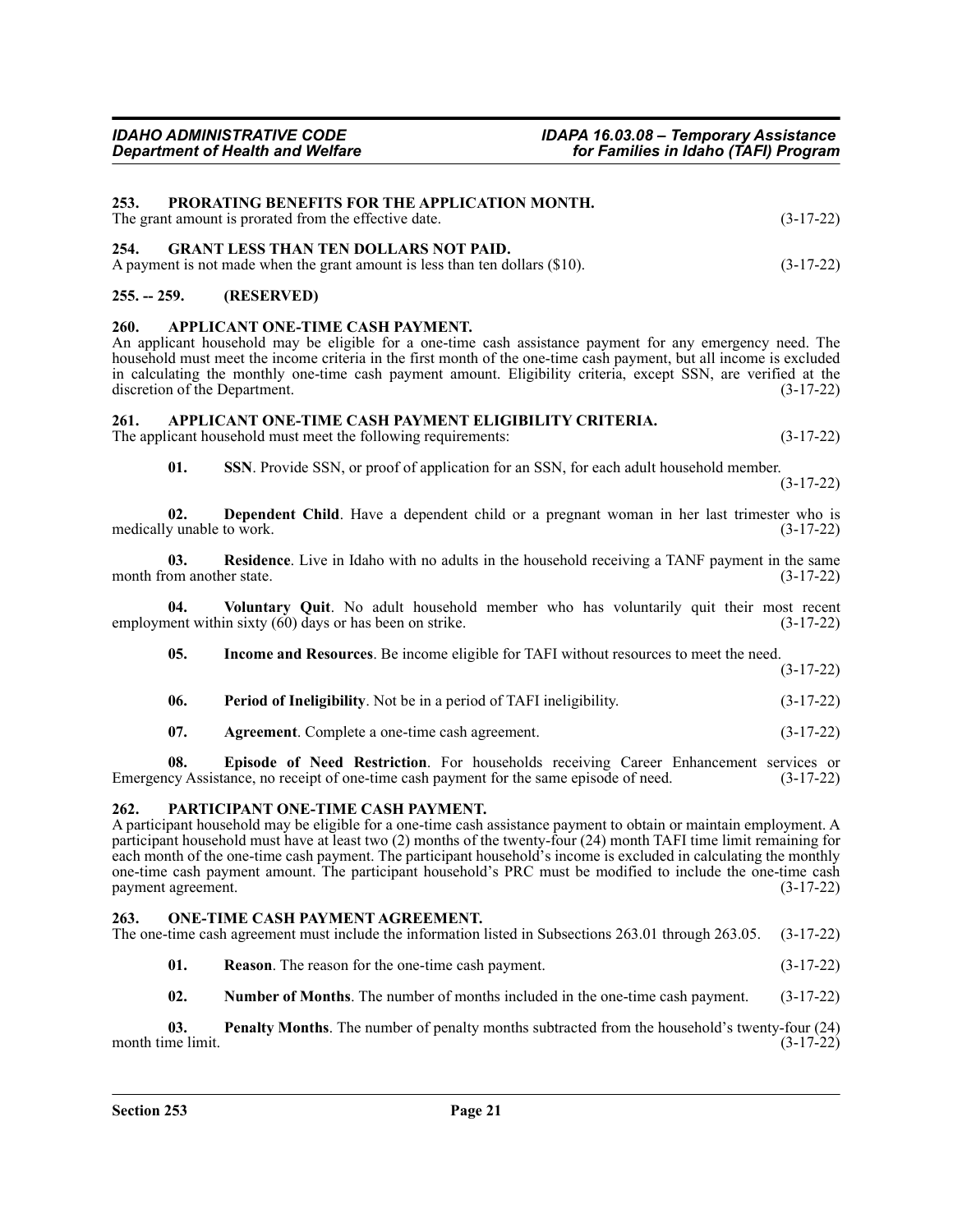- **04. Remaining Months**. The number of months remaining in the twenty-four (24) month time limit. (3-17-22)
- **05. Ineligibility Period**. The months the household will not be eligible for TAFI. (3-17-22)

### <span id="page-21-0"></span>**264. AMOUNT OF ONE-TIME CASH PAYMENT.**

The amount of the one-time cash payment is the amount of need or up to three (3) times the maximum monthly grant amount.  $(3-17-22)$ 

### <span id="page-21-1"></span>**265. INELIGIBILITY PERIOD.**

A household who receives a one-time cash payment is ineligible for the number of full or partial months for which the one-time cash payment is made and one (1) additional month for each month included in the one-time cash payment. An applicant household who receives a one-time cash payment is ineligible for TAFI beginning the month of the one-time cash payment. A participant household who receives a one-time cash payment is ineligible for TAFI beginning the month after TAFI ends due to the one-time cash payment. The ineligibility period counts toward the twenty-four (24) month time limit. (3-17-22)

### <span id="page-21-2"></span>**266. LIFETIME ELIGIBILITY.**

A household can be eligible for a one-time cash payment only once in a lifetime in Idaho. (3-17-22)

### <span id="page-21-3"></span>**267. -- 299. (RESERVED)**

### <span id="page-21-4"></span>**300. DEPARTMENT NOTIFICATION RESPONSIBILITY.**

Notification will be provided to a household whenever eligibility or the grant amount changes. The notification will state the effective date and the reason for the action, the rule that supports the action, and the household's appeal rights. Notification may be delivered to the customer by hand, U.S. Mail, professional delivery service, or by any electronic means. (3-17-22)

### <span id="page-21-5"></span>**301. ADVANCE NOTIFICATION RESPONSIBILITY.**

Whenever a reported change results in a grant closure or decrease, the Department will provide notification at least ten (10) calendar days before the effective date of the action. (3-17-22)

### <span id="page-21-6"></span>**302. ADVANCE NOTIFICATION NOT REQUIRED.**

Notification must be provided by the date of the action, but advance notification is not required in the following circumstances: (3-17-22) circumstances:

**01. Household Request**. The household requests closure of the grant. (3-17-22)

**02.** Household Member in Institution. A household member is admitted or committed to an institution. (3-17-22) institution. (3-17-22)

**03. Household's Address Unknown**. The household's whereabouts are unknown and Department mail is returned showing no known forwarding address. (3-17-22)

**04. TANF Received in Another State**. A household member is receiving TANF in another state. (3-17-22)

**05. Child Removed**. A child household member is removed from the home due to a judicial determination. (3-17-22)

**06. Intentional Program Violation (IPV)**. An IPV disqualification begins the first month after the month the member receives written notice of disqualification. (3-17-22)

**07.** Failure to Comply with Personal Responsibility Contract. A participant fails to comply with agreed to in the participant's Personal Responsibility Contract. (3-17-22) activities agreed to in the participant's Personal Responsibility Contract.

### <span id="page-21-7"></span>**303. -- 307. (RESERVED)**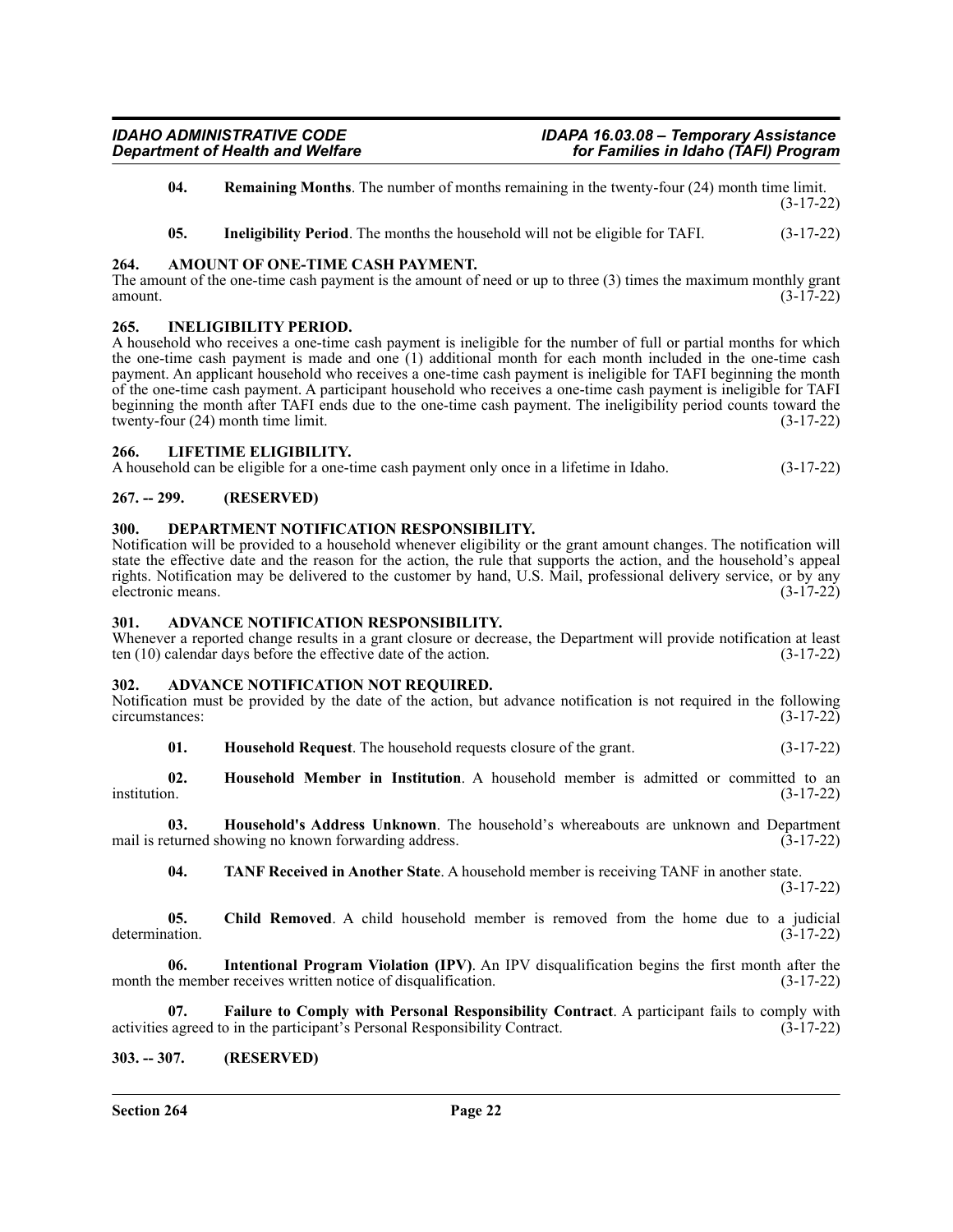### *IDAHO ADMINISTRATIVE CODE IDAPA 16.03.08 – Temporary Assistance Department of Health and Welfare for Families in Idaho (TAFI) Program*

### <span id="page-22-0"></span>**308. HOUSEHOLD REPORTING RESPONSIBILITIES.**

The household must report changes in circumstances to the Department, either verbally or in writing, within ten (10) calendar days from the date the change becomes known, unless good cause is established. (3-17-22)

### <span id="page-22-1"></span>**309. PENALTY FOR FAILURE TO REPORT.**

When a household member does not report a change in income, resources or household composition, without good cause, the household is ineligible as follows:  $(3-17-22)$ 

- **01. First Occurrence**. The household is ineligible for one (1) month. (3-17-22)
- **02. Additional Occurrence**. The household is ineligible for three (3) months. (3-17-22)

### <span id="page-22-2"></span>**310. CHANGES AFFECTING ELIGIBILITY OR GRANT AMOUNT.**

If a household reports a change that results in an increase, the grant will be increased effective the month after the month of report. If a household reports a change that results in a decrease, the grant is decreased or ended effective the first month after advance notice to the household, unless the change does not require advance notice. (3-17-22)

### <span id="page-22-3"></span>**311. TAFI ELIGIBILITY DURING SUBSTANCE ABUSE TREATMENT.**

A participant may receive TAFI after showing a positive test result. They must agree to enter treatment and meet all other eligibility factors. Participants continuing to meet TAFI eligibility factors will remain eligible during substance abuse treatment. A participant absent from the home, due to residential treatment, continues to be a member of the TAFI assistance unit. (3-17-22) TAFI assistance unit.

### <span id="page-22-4"></span>**312. FAILURE TO COMPLY WITH TREATMENT OR ENGAGING IN SUBSTANCE ABUSE AFTER TREATMENT.**

The Department will deny TAFI benefits to any participant who leaves treatment before being released, or engages in substance abuse following treatment. (3-17-22) substance abuse following treatment.

### <span id="page-22-5"></span>**313. CONTINUATION OF ELIGIBILITY FOR CHILDREN.**

A dependent child's eligibility for TAFI is not affected if an adult in the assistance unit is ineligible for refusal to comply with the substance abuse screening, testing or treatment. (3-17-22)

### <span id="page-22-6"></span>**314. PROTECTIVE PAYEE.**

If an adult in the assistance unit is ineligible for TAFI for failure to comply with substance abuse screening, testing or treatment requirements, the Department may establish a protective payee for the benefit of the child. If the adult refuses to cooperate in establishing an appropriate protective payee for the child, the Department may appoint one.

(3-17-22)

### <span id="page-22-7"></span>**315. (RESERVED)**

### <span id="page-22-8"></span>**316. UNDERPAYMENT.**

If the Department is at fault for issuing a payment less than the household should have received, the Department issues a supplemental benefit for the difference. (3-17-22) issues a supplemental benefit for the difference.

### <span id="page-22-9"></span>**317. FAIR HEARING REQUEST.**

A household may request a fair hearing to contest a Department decision. The household must make the request for a fair hearing within thirty (30) days from the date the notification was mailed by the Department. (3-17-22)

### <span id="page-22-10"></span>**318. CONTINUATION PENDING LOCAL HEARING DECISION.**

The household may continue to receive assistance during the hearing process if the Department receives the request for continued benefits within ten (10) days from the date the notification was mailed. Assistance will be continued at the current month's level while the hearing decision is pending, unless the twenty-four (24) month limit is reached or another change affecting the household's eligibility occurs, including failure to cooperate with requirements of the Personal Responsibility Contract while waiting for the Fair Hearing decision. (3-17-22) Personal Responsibility Contract while waiting for the Fair Hearing decision.

### <span id="page-22-11"></span>**319. -- 323. (RESERVED)**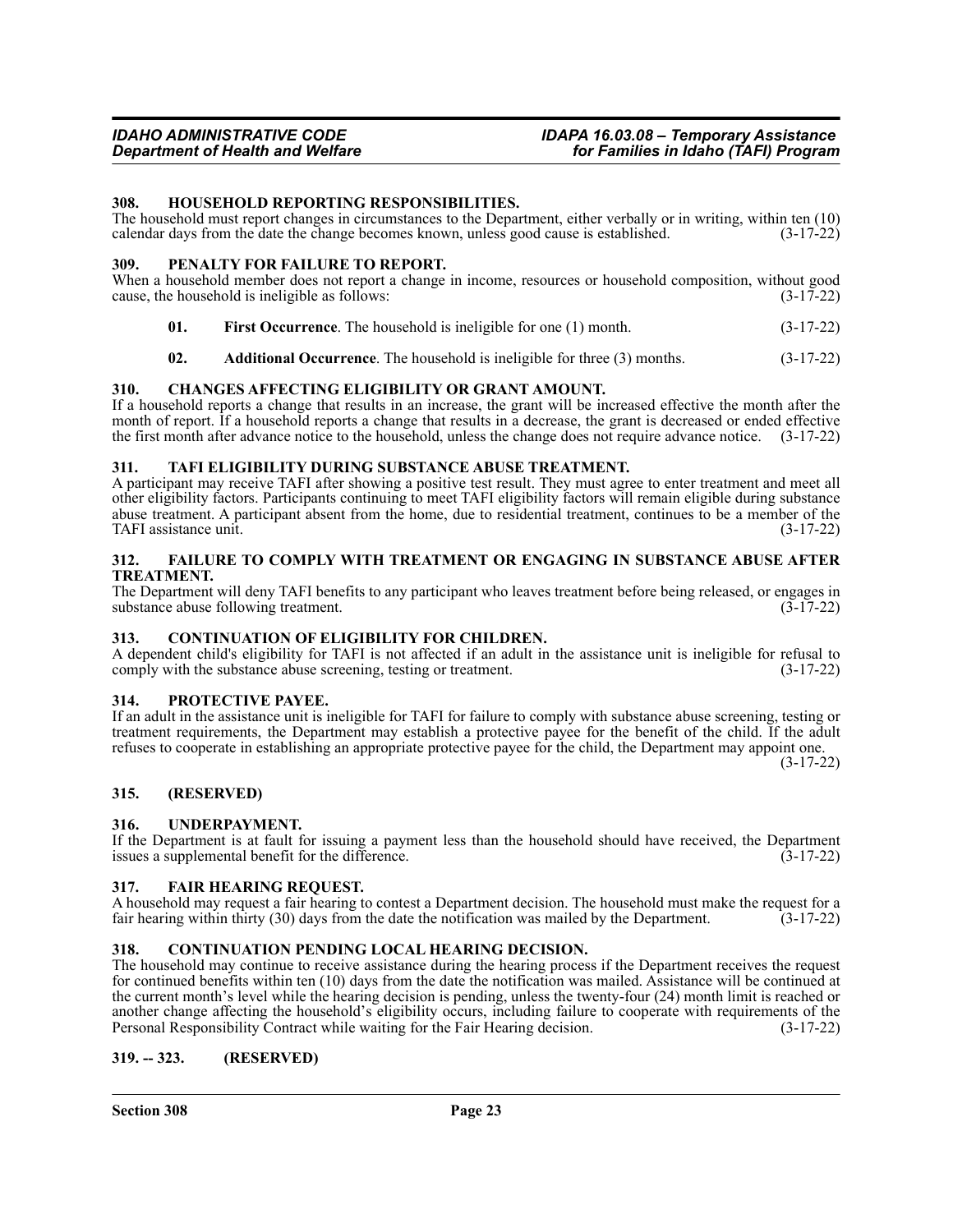### *IDAHO ADMINISTRATIVE CODE IDAPA 16.03.08 – Temporary Assistance Department of Health and Welfare for Families in Idaho (TAFI) Program*

### <span id="page-23-0"></span>**324. INTENTIONAL PROGRAM VIOLATIONS (IPV).**

An IPV is an intentionally false or misleading action or statement made to establish or maintain eligibility. The Department investigates and refers appropriate cases for IPV determination, which may include a referral for the prosecution of fraud. An IPV will be established as follows: (3-17-22)

**01. Admission**. When a household member admits the IPV in writing and waives the right to an rative hearing. (3-17-22) administrative hearing.

| 02. | <b>Hearing.</b> By an administrative hearing. | $(3-17-22)$ |
|-----|-----------------------------------------------|-------------|
| 03. | <b>Court Decision.</b> By a court decision.   | $(3-17-22)$ |
|     |                                               |             |

## **04. Deferred Adjudication**. By deferred adjudication. (3-17-22)

### <span id="page-23-1"></span>**325. DEFERRED ADJUDICATION.**

Deferred adjudication exists when either of the following is met: (3-17-22)

**01. Meets Terms of Court Order**. The court does not issue a determination of guilt because the household member meets the terms of a court order. (3-17-22) accused household member meets the terms of a court order.

**02.** Agreement with Prosecutor. The court does not issue a determination of guilt because the accused d member meets the terms of an agreement with the prosecutor. (3-17-22) household member meets the terms of an agreement with the prosecutor.

### <span id="page-23-2"></span>**326. DISQUALIFICATION FOR IPV.**

The entire household is ineligible for the following periods on findings of an IPV for: (3-17-22)

**01. First Offense**. Twelve (12) months for the first IPV or fraud offense, or the length of time specified ourt. by the court.

**02. Second Offense**. Twenty-four (24) months for the second IPV or fraud offense, or the length of time specified by the court.  $(3-17-22)$ 

**03.** Third Offense. Permanent disqualification when a third or subsequent offense is committed, or for h of time specified by the court. the length of time specified by the court.

### <span id="page-23-3"></span>**327. APPLYING PENALTIES FOR IPV.**

IPV penalties apply to the entire household, but the number of individual occurrences follows the individual. The penalty period for the household is the greatest number of any individual's occurrences. If the individual leaves the household, any period of ineligibility caused by that individual ends. If an individual serving an IPV penalty returns to the household or joins another household, the remaining period of ineligibility is applied to the household.

(3-17-22)

### <span id="page-23-4"></span>**328. (RESERVED)**

### <span id="page-23-5"></span>**329. IPV OVERPAYMENTS.**

An IPV overpayment is the portion of a monthly TAFI payment issued to a household that exceeds the amount for which the household is eligible. The overpayment must result from an IPV established as described in Section 324. (3-17-22)

### <span id="page-23-6"></span>**330. IPV OVERPAYMENT AND EARNED INCOME.**

If the IPV is the result of the household's failure to report earned income, the Department will use one hundred percent (100%) of the household's earned income to calculate the IPV overpayment. (3-17-22)

### <span id="page-23-7"></span>**331. IPV OVERPAYMENT COLLECTION.**

The Department will take all reasonable steps to collect an IPV overpayment. The remaining adult household members are responsible for an IPV overpayment resulting from one (1) member's IPV, regardless of the household's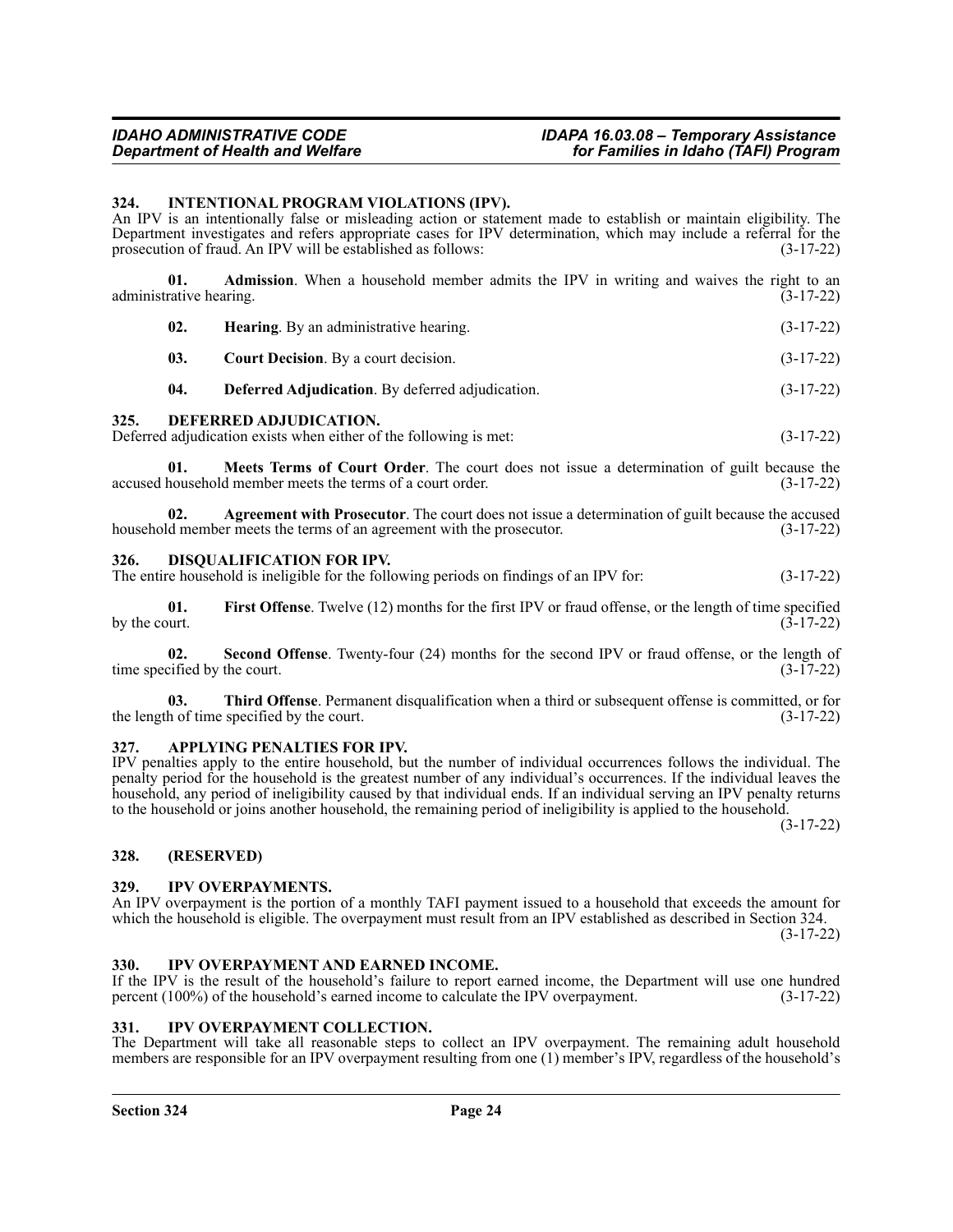current TAFI eligibility. (3-17-22)

### <span id="page-24-0"></span>**332. NOTICE OF OVERPAYMENT.**

The Department will notify the participant when an overpayment exists. The notice will inform the participant of mandatory recovery, the right to a hearing, the method for repayment and the need to arrange a repayment interview. (3-17-22)

### <span id="page-24-1"></span>**333. INADVERTENT HOUSEHOLD ERROR AND AGENCY ERROR TAFI OVERPAYMENTS.**

An overpayment exists when a household receives a TAFI payment that exceeds the amount they were eligible to receive. The Department will establish a claim against the household, to recover the value of the overpaid TAFI benefit. (3-17-22)

**01. Inadvertent Household Error (IHE)**. An IHE is an error caused by an adult household member, without intent to cause an overpayment, which results in an overpayment. Examples of IHE claims are: (3-17-22)

**a.** Failure to Give Information. A household, without intent to cause an overpayment, fails to give r complete information. (3-17-22) correct or complete information.

**b.** Failure to Report a Change that was required to be reported. A household, without intent to cause ayment, fails to report changes or to report at all. an overpayment, fails to report changes or to report at all.

**c.** Failure to Comply. A household, without intent to cause an overpayment, fails to comply due to a barrier, educational level, or not understanding written or verbal instructions. (3-17-22) language barrier, educational level, or not understanding written or verbal instructions.

**d.** Benefits Paid Pending a Hearing. A household gets continued TAFI pending a fair hearing decision earing decision, when made, is against the household. and the hearing decision, when made, is against the household.

**02. Agency Error (AE)**. An agency error overpayment claim results from an overpayment caused by a Department action, or failure to act. (3-17-22)

### <span id="page-24-2"></span>**334. (RESERVED)**

### <span id="page-24-3"></span>**335. REVIEW OF PERSONAL RESPONSIBILITY CONTRACT AND ELIGIBILITY.**

The PRC and eligibility are reviewed on an ongoing basis and when a change occurs that may affect eligibility.

 $(3 - 17 - 22)$ 

### <span id="page-24-4"></span>**336. PRC MODIFICATIONS.**

If the participant cannot meet a PRC condition, the participant must notify the Department. Either the participant or the Department may initiate renegotiation or modification of the PRC when conditions change. (3-17-22)

### <span id="page-24-5"></span>**337. NOT COMPLYING WITH CONDITIONS OF PRC.**

If the participant does not comply with a requirement of the PRC, without good cause, the penalty specified in the rules addressing the activity is imposed. The Department's non-compliance with a PRC requirement is good cause.

(3-17-22)

### <span id="page-24-6"></span>**338. -- 339. (RESERVED)**

### <span id="page-24-7"></span>**340. EXTENDED CASH ASSISTANCE (ECA).**

Extended Cash Assistance (ECA) may be provided to families who have received twenty-four (24) months of assistance. All eligibility criteria apply to ECA. (3-17-22) assistance. All eligibility criteria apply to ECA.

### <span id="page-24-8"></span>**341. EXTENDED CASH ASSISTANCE APPLICATION.**

No application is required for ECA for families receiving temporary cash assistance. For all other families an application is required. (3-17-22)

### <span id="page-24-9"></span>**342. EXTENDED CASH ASSISTANCE ADDITIONAL ELIGIBILITY CRITERIA.**

In addition to all the eligibility requirements for TAFI, all adults in the household must meet one (1) of the conditions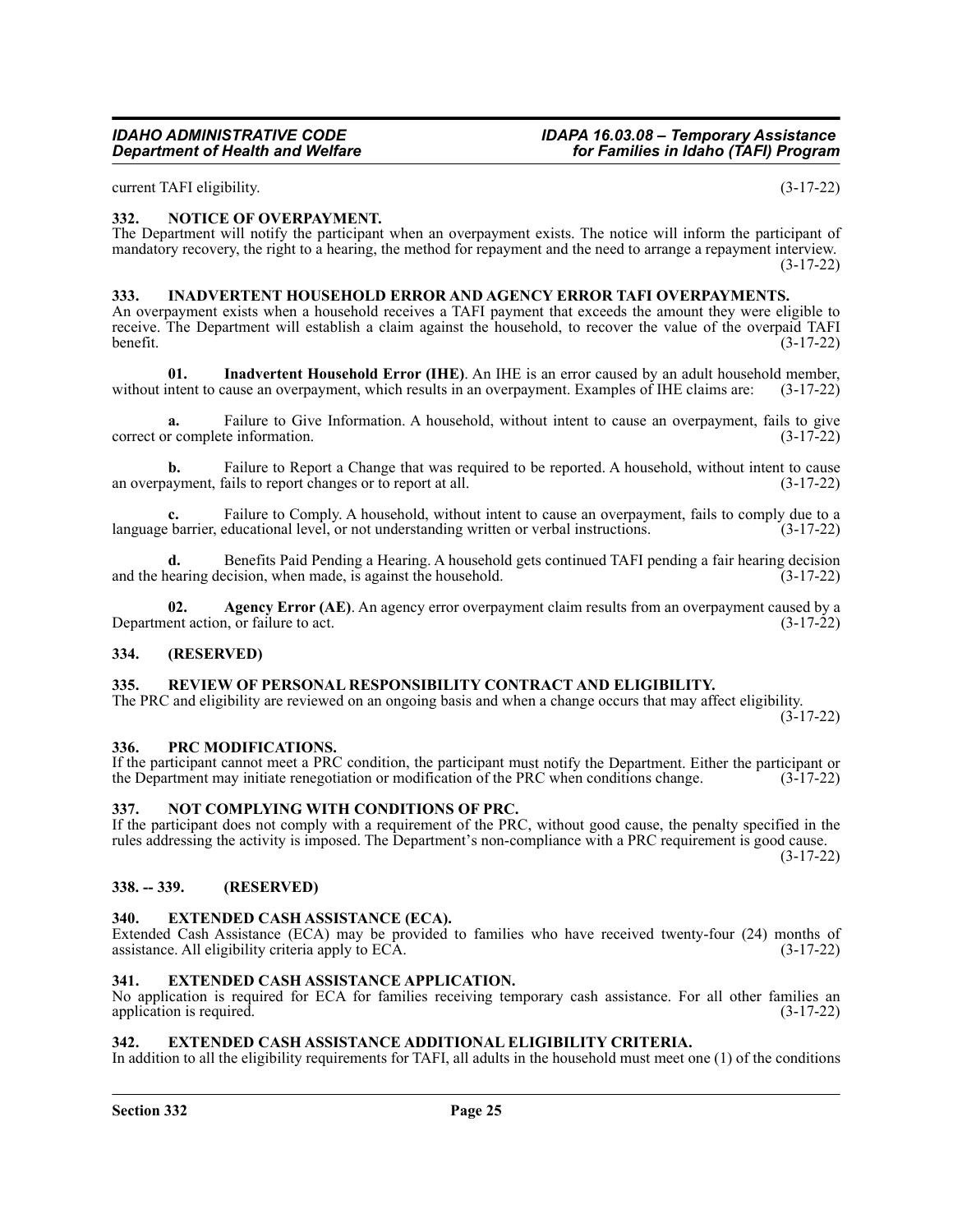listed in Subsections 342.01 through 342.02. (3-17-22)

**01. Physical Condition**. A physical or mental condition expected to last at least three (3) months. The condition must prevent any employment that would generate earnings of at least one hundred sixty-seven percent (167%) of the maximum grant, per month. (3-17-22)

**02. Care of Ill or Incapacitated Household Member**. Care of an ill or incapacitated child or spouse in the home. The in-home care must be provided for a minimum of one (1) month and prevent any employment that would generate earnings of at least one hundred sixty-seven percent (167%) of the maximum grant, per month. (3-17-22)

<span id="page-25-0"></span>**343. (RESERVED)**

### <span id="page-25-1"></span>**344. EXTENDED CASH ASSISTANCE TIME LIMITS.**

There are no time limits for ECA, but all adults in the household must continue to meet both ECA and temporary cash assistance eligibility criteria. (3-17-22) assistance eligibility criteria.

### <span id="page-25-2"></span>**345. -- 349. (RESERVED)**

### <span id="page-25-3"></span>**350. TRANSITIONAL ASSISTANCE.**

Transitional Assistance may be provided to an individual whose household is no longer eligible for TAFI cash assistance due to employment or who requested TAFI closure because of employment. At the time of closure, the household's income must be below two hundred percent (200%) of the federal poverty guidelines. (3-17-22)

### <span id="page-25-4"></span>**351. TRANSITIONAL ASSISTANCE ELIGIBILITY CRITERIA.**

The following requirements must be met: (3-17-22)

**01. TAFI Household**. The household has received TAFI for one (1) partial month or one (1) full month within the past twelve  $(12)$  months.  $(3-17-22)$ 

**02.** Need for Work-Related Services. The individual needs work-related services to maintain employment. (3-17-22) employment. (3-17-22)

**03.** Residence. The individual lives in the state of Idaho and is not a resident of another state.

(3-17-22)

**04. Controlled Substance Felon**. Individuals convicted under federal or state law of any offense classified as a felony involving the possession, use or distribution of a controlled substance, can receive Transitional Assistance when they comply with the terms of a withheld judgment, probation or parole, and whose felony occurred after August 22, 1996. (3-17-22) after August 22, 1996.

**05. Fleeing Felons**. Felons who are fleeing to avoid prosecution, custody or confinement after conviction of a felony or an attempt to commit a felony cannot receive Transitional Assistance. (3-17-22)

**06. Parole Violation**. Felons who are violating a condition of probation or parole imposed for a federal elony cannot receive Transitional Assistance. or state felony cannot receive Transitional Assistance.

**07. Fraud**. Individuals convicted in a federal or state court of fraudulently misrepresenting residence to get TANF, AABD, Food Stamps, Medicaid, or SSI, from two (2) or more states at the same time, cannot receive<br>Transitional Assistance for ten (10) years from the date of conviction. (3-17-22) Transitional Assistance for ten  $(10)$  years from the date of conviction.

### <span id="page-25-5"></span>**352. (RESERVED)**

### <span id="page-25-6"></span>**353. TRANSITIONAL ASSISTANCE TIME LIMIT.**

Transitional Assistance may be provided up to twelve (12) months after TAFI ends due to employment. Transitional Assistance does not count toward the TAFI twenty-four (24) month time limit. If the Department pays Transitional Assistance in error, the month does not count towards the twenty-four (24) month TAFI time limit. (3-17-22)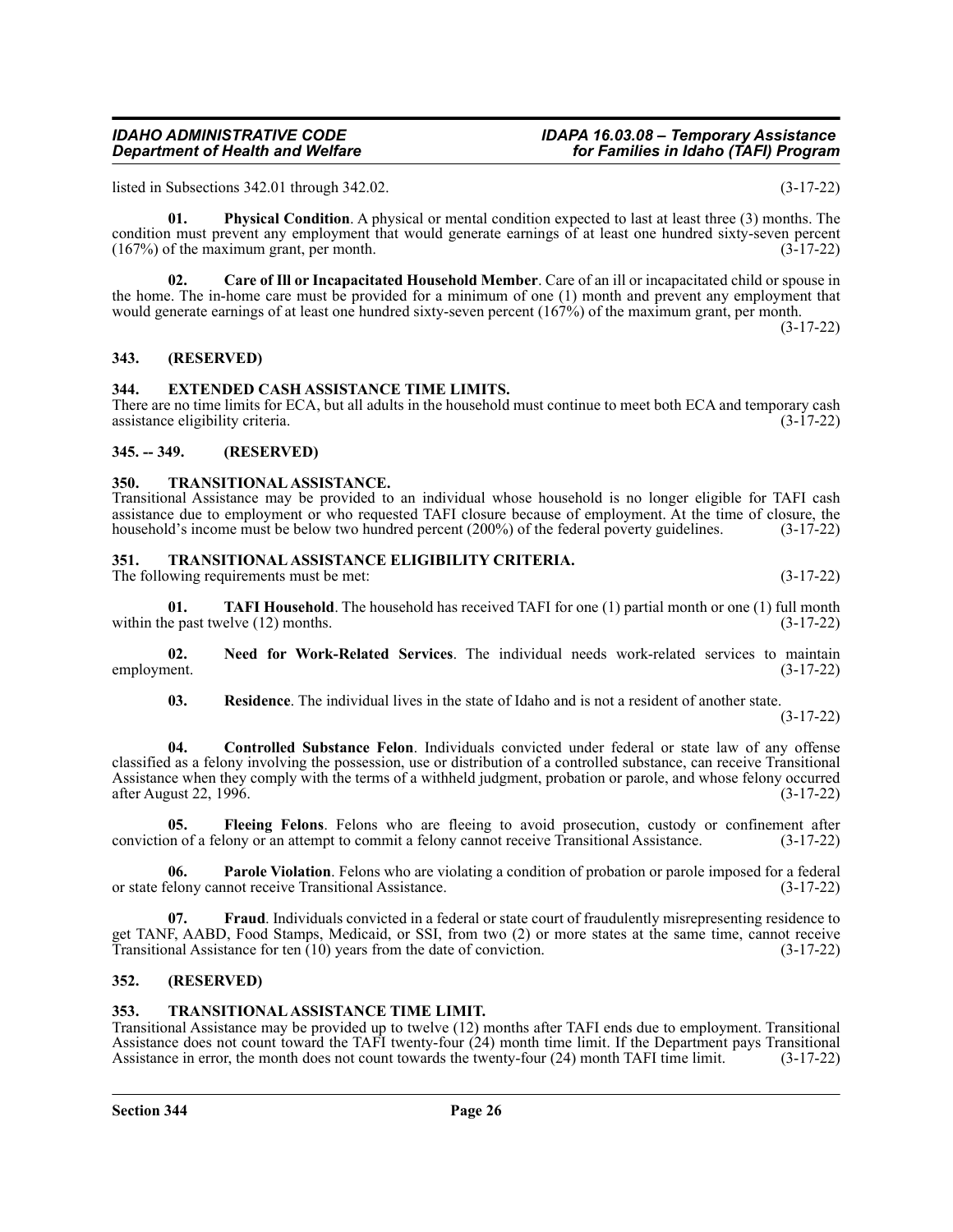### <span id="page-26-0"></span>**354. -- 367. (RESERVED)**

### <span id="page-26-1"></span>**368. CAREER ENHANCEMENT ASSISTANCE.**

Career Enhancement Assistance may be provided to an individual with dependent children. The individual must have a work-related need, that if unmet, would prevent them from maintaining employment or participating in work programs. Career Enhancement Assistance is non-recurrent, short-term, and designed to deal with a specific crisis  $\frac{1}{3}$  situation or episode of need. (3-17-22)

### <span id="page-26-2"></span>**369. CAREER ENHANCEMENT SERVICE PLAN.**

All individuals receiving Career Enhancement Assistance must have a written Career Enhancement Service Plan. (3-17-22)

### <span id="page-26-3"></span>**370. CAREER ENHANCEMENT ASSISTANCE ELIGIBILITY CRITERIA.**

The following requirements must be met:  $(3-17-22)$ 

**01. Application and Service Plan**. Submit a completed application form for Career Enhancement Assistance, unless the household already receives services from the Food Stamp Medicaid, Idaho Child Care or Child Support Services programs; all eligible individuals complete a Career Enhancement service plan. (3-17-22)

**02.** Verification of Career Enhancement Eligibility. Have SSN verified. Other eligibility criteria are at the discretion of the Department. verified at the discretion of the Department.

**03. Eligible Individual**. No failure to comply with a previous Career Enhancement Service Plan without good cause. Be a parent or a caretaker relative with a dependent child in the home, a pregnant woman; or a non-custodial parent legally responsible to provide support for a dependent child who does not reside in the same home. (3-17-22)

**04. Need for Work-Related Services**. Be in need for work-related services to maintain employment or participate in work programs; participate in meeting that need to the extent possible. This requires the individual to meet a portion of the need if possible, and to explore other resources available to meet the need. (3-17-22)

**05. Income Limit**. Meet the income limit for only the first month of the service to receive Career Enhancement Assistance; have household income below two hundred percent (200%) of the federal poverty guidelines, be eligible for Food Stamps, Medicaid or ICCP. For non-custodial parents, have household income below four hundred percent (400%) of the federal poverty guidelines, or be eligible for Food Stamps or Medicaid.

(3-17-22)

**06.** Citizenship and Legal Non-Citizen. Be a citizen or meet the legal non-citizenship requirements of Section 131. (3-17-22) Section 131.  $(3-17-22)$ 

**07. SSN**. Provide an SSN, or proof of application for an SSN.  $(3-17-22)$ 

**08.** Residence. Live in the state of Idaho and not a resident of another state.  $(3-17-22)$ 

**09. No Duplication of Services**. No Career Enhancement Assistance for a need already met by Emergency Assistance under IDAPA 16.06.01, "Family and Children's Services," or by a one-time TAFI cash  $p$ ayment.  $(3-17-22)$ 

**10. TANF Restrictions**. The household cannot be receiving TANF or TAFI benefits or be serving a TAFI sanction and participants cannot receive Career Enhancement Assistance if they have received five (5) years of TANF benefits. The household must not be receiving TANF Extended Cash Assistance. The participant cannot receive Career Enhancement Assistance if they have received it within the past twelve (12) months. (3-17-22)

**11. Controlled Substance Felons**. Individuals convicted under federal or state law of any offense classified as a felony involving the possession, use or distribution of a controlled substance can receive Career Enhancement Assistance when they comply with the terms of a withheld judgment, probation or parole and if their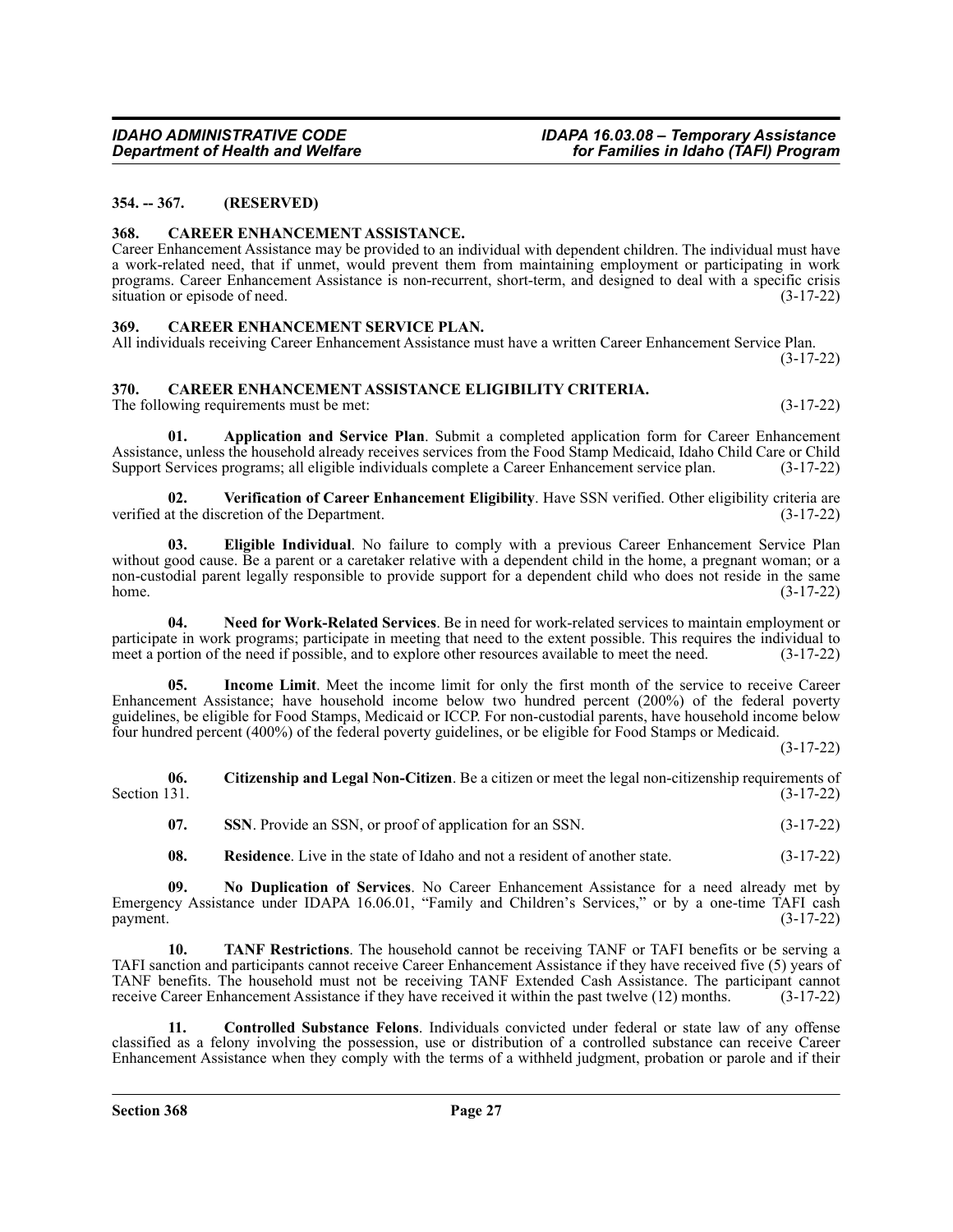felony occurred after August 22, 1996. (3-17-22)

**12. Fleeing Felons**. Felons who are fleeing to avoid prosecution, custody or confinement after conviction of a felony or an attempt to commit a felony cannot receive Career Enhancement Assistance. (3-17-22)

**13. Probation or Parole Violation**. Felons who are violating a condition of probation or parole for a federal or state felony cannot receive Career Enhancement Assistance. (3-17-22) imposed for a federal or state felony cannot receive Career Enhancement Assistance.

**14. Fraud**. Individuals convicted in a federal or state court of fraudulently misrepresenting residence to get TANF, AABD, Food Stamps, Medicaid, or SSI, from two (2) or more states at the same time, cannot receive Career Enhancement Assistance for ten  $(10)$  years from the date of conviction.  $(3-17-22)$ 

### <span id="page-27-0"></span>**371. -- 372. (RESERVED)**

### <span id="page-27-1"></span>**373. FUNDING RESTRICTIONS.**

If a funding shortfall is projected, the Department will take action to reduce Career Enhancement Assistance payments. (3-17-22)

### <span id="page-27-2"></span>**374. CAREER ENHANCEMENT ASSISTANCE TIME LIMIT.**

An individual may only receive one (1) Career Enhancement Assistance payment in a twelve (12) month period. Career Enhancement Assistance payments do not count towards the TAFI twenty-four (24) month time limit or the sixty (60) month TANF time limit. If the Department pays Career Enhancement Assistance in error, the month does not count towards the twenty-four (24) month TAFI time limit. (3-17-22)

### <span id="page-27-3"></span>**375. SUPPORTIVE SERVICE EXPENDITURES.**

Supportive Service expenditures may be provided to household members who receive TAFI Cash Assistance, Extended Cash Assistance, Transitional Assistance, or Career Enhancement Assistance. (3-17-22)

**01. TAFI Cash Assistance or Extended Cash Assistance Expenditure Requirement**. The Supportive Service expenditure must be needed to support an element of the Personal Responsibility Contract (PRC). (3-17-22)

**02. Transitional Assistance Expenditure Requirement**. The Supportive Service expenditure must be directly related to maintaining employment. (3-17-22)

**03. Career Enhancement Assistance Expenditure Requirements**. The Supportive Service expenditure must be directly related to maintaining employment or participating in a training program. Career Enhancement Assistance Supportive Services must be identified and authorized in a thirty (30) day period to meet needs that do not extend beyond a ninety (90) day period. All Supportive Services provided through Career Enhancement Assistance do not have to be identified at the same time, as long as the need is identified and authorized within thirty  $(30)$  days of the Service Plan.  $(3-17-22)$ 

<span id="page-27-4"></span>

| 376.      |     | <b>PROHIBITED SUPPORTIVE SERVICE EXPENDITURES.</b><br>Supportive Service expenditures must not be authorized for the following types of expenses: | $(3-17-22)$ |
|-----------|-----|---------------------------------------------------------------------------------------------------------------------------------------------------|-------------|
| supplies. | 01. | <b>Child Care.</b> Child care of any type.                                                                                                        | $(3-17-22)$ |
|           | 02. | Medical Services. Medical services, including medical exams.                                                                                      | $(3-17-22)$ |
|           | 03. | Vehicles. Motorized vehicle purchases, and down payments.                                                                                         | $(3-17-22)$ |
|           | 04. | Services for Children. Services or payments for a child, such as counseling, clothing, and school                                                 | $(3-17-22)$ |
|           | 05. | Credit Card Accounts. Payments on charge cards.                                                                                                   | $(3-17-22)$ |
|           | 06. | Household Items. Furniture and major home appliances.                                                                                             | $(3-17-22)$ |
|           |     |                                                                                                                                                   |             |